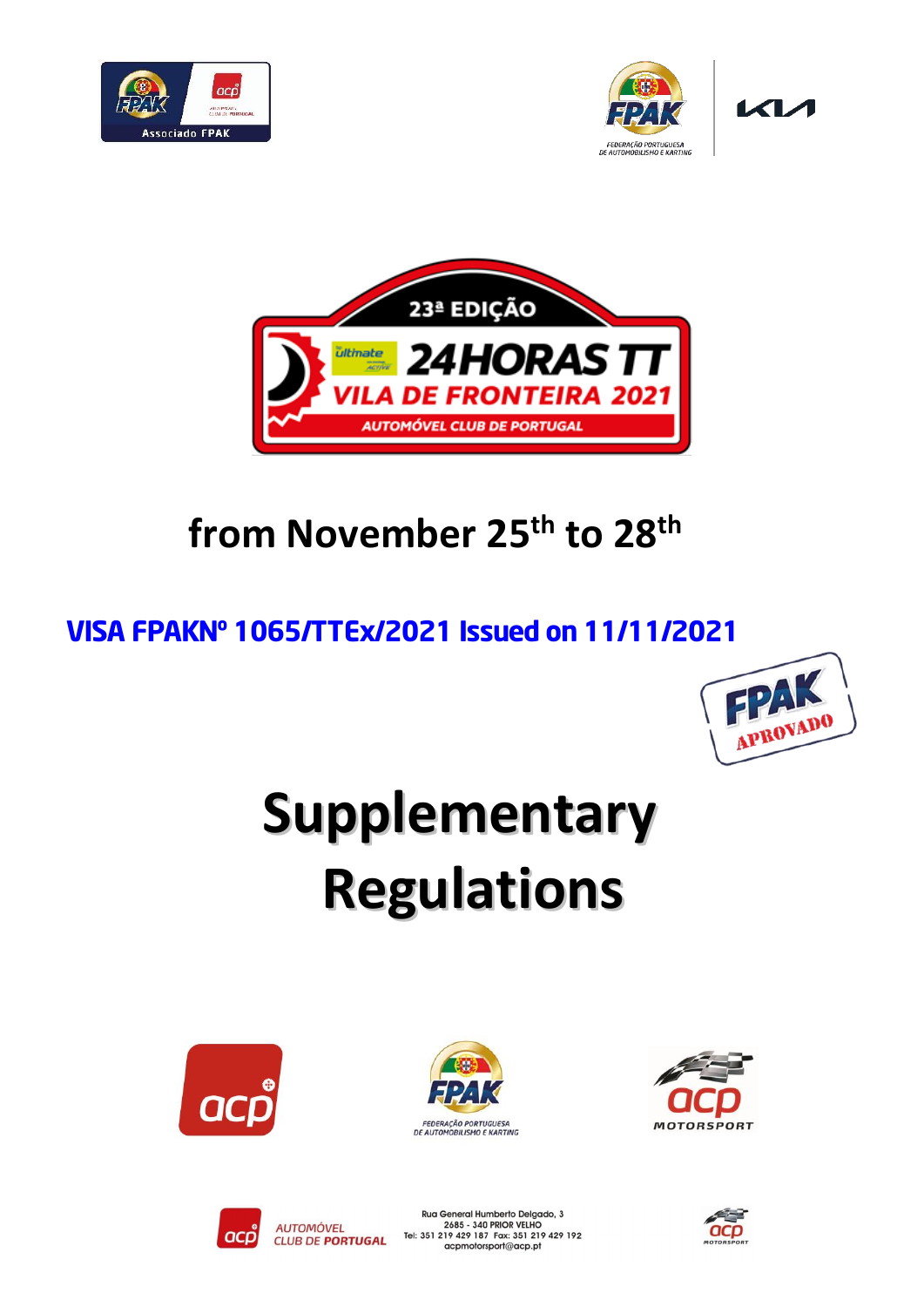# **PAST WINNERS**

|                                                                                                                                                            | 1998 |                                               |
|------------------------------------------------------------------------------------------------------------------------------------------------------------|------|-----------------------------------------------|
| 1 <sup>st</sup> Miguel Farrajota / Bianchi Prata / Bernardo Villar                                                                                         |      | Nissan Terrano II                             |
| 2 <sup>nd</sup> Rogério Almeida / Carlos Almeida / Isidro Almeida / Nuno R. Silva                                                                          |      | Nissan Terrano II                             |
| 3 <sup>rd</sup> António Bayona / Rui Sousa / Nuno Rocha / António Coimbra                                                                                  |      | Nissan Terrano II                             |
|                                                                                                                                                            |      |                                               |
|                                                                                                                                                            | 1999 |                                               |
| 1 <sup>st</sup> Miguel Farrajota / Bianchi Prata / Ruben Faria / Hélder Rodrigues                                                                          |      | Nissan Terrano II                             |
| 2 <sup>nd</sup> António Bayona / Nuno Rocha / Rui Sousa                                                                                                    |      | Nissan Terrano II                             |
| 3rd Rodrigo Costa / Jaime Sousa / José Soares / Pedro Chaves                                                                                               |      | <b>Toyota Land Cruiser</b>                    |
|                                                                                                                                                            | 2000 |                                               |
| 1st Jorge Serra / Filipe Campos / Carlos Rolla / Ângelo César Machado                                                                                      |      | <b>Toyota Land Cruiser</b>                    |
| 2 <sup>nd</sup> Santos Godinho / Manuel Russo / António Bayona / António Coimbra                                                                           |      | Nissan Terrano II                             |
| 3rd Hélder Pimenta / Miguel Ribeiro / António Durães                                                                                                       |      | Nissan Terrano II                             |
|                                                                                                                                                            |      |                                               |
|                                                                                                                                                            | 2001 |                                               |
| 1 <sup>st</sup> Hélder Pimenta / Hélder Oliveira / Miguel Ribeiro / António Durães                                                                         |      | Nissan Terrano II                             |
| 2 <sup>nd</sup> Rodrigo Costa / Jaime Sousa / Michel Lacombe / João Teixeira Gomes                                                                         |      | <b>Toyota Land Cruiser</b>                    |
| 3rd António Coimbra / Pedro Silva Nunes / João Belo / João Nunes                                                                                           |      | Nissan Terrano II                             |
|                                                                                                                                                            |      |                                               |
|                                                                                                                                                            | 2002 |                                               |
| 1st Jorge Serra / Carlos Rolla / Filipe Campos / Luís Costa                                                                                                |      | <b>Toyota Land Cruiser</b>                    |
| 2 <sup>nd</sup> Luís Dias / Rui Sousa / Manuel Mello Breyner / Pedro Mello Breyner                                                                         |      | Nissan Navara                                 |
| 3rd Robert Poletti / Laurent Poletti / Jacques Mureau / Stéphane Santucci                                                                                  |      | Fouquet                                       |
|                                                                                                                                                            | 2003 |                                               |
| 1 <sup>st</sup> Rui Sousa / Luís Dias / Manuel Mello Breyner / Pedro Mello Breyner                                                                         |      | Nissan Pick Up Navara                         |
| 2 <sup>nd</sup> Carlos Sousa / Miguel Barbosa / Stéphane Peterhansel / Miki Biasion                                                                        |      | Mitsubishi Strakar                            |
| 3rd Alain Perreau / Herve Durand / Joel Clevenot / Christian Duple                                                                                         |      | Fouquet                                       |
|                                                                                                                                                            |      |                                               |
|                                                                                                                                                            | 2004 |                                               |
| 1 <sup>st</sup> Mário Andrade / Gerard Moncé / Stephane Barbry / Alexandre Andrade                                                                         |      | Monce Renault Clio                            |
| 2 <sup>nd</sup> Robert Poletti / Laurent Poletti / Philippe Letang / Georges Lansac                                                                        |      | Fouquet                                       |
| 3rd Paulo Marques / Miguel Veloso / Paulo Ferreira / Filipe Palmeiro                                                                                       |      | Nissan Pick Up TTMB                           |
|                                                                                                                                                            |      |                                               |
|                                                                                                                                                            | 2005 |                                               |
| 1st Robert Poletti/ Laurent Polleti/ George Lansac/ Reynald Prive                                                                                          |      | <b>Buggy Fouquet</b>                          |
| 2 <sup>nd</sup> Andris Dambis/ Maris Soukans/ Igors Skoks                                                                                                  |      | OSC/Oscar                                     |
| 3rd Yves Morize/ Philippe Letang/ Pascal Thomasse                                                                                                          |      | Fouquet BMW M3                                |
|                                                                                                                                                            | 2006 |                                               |
| 1st Yves Mourize / Philippe Letang / Pascal Thomasse / Yves Tartarin                                                                                       |      | Fouquet BMW M3                                |
| 2 <sup>nd</sup> Mário Andrade / Gerard Monce / Stéphane Barbry / Alexandre Andrade<br>3rd Adélio Machado / Maria Pires de Lima / José Mendonça / Rui Lopes |      | Renault Clio V6<br><b>Toyota Land Cruiser</b> |
|                                                                                                                                                            |      |                                               |
|                                                                                                                                                            |      |                                               |
|                                                                                                                                                            | 2007 |                                               |
| 1st Mário Andrade / Gerard Monce / Stéphane Barbry / Alexandre Andrade                                                                                     |      | Monce Renault Clio V6                         |
| 2 <sup>nd</sup> Yves Morize / Philippe Letang / Georges Lansac / Michel Salvatore                                                                          |      | Fouquet BMW M3                                |
| 3rd Rui Sousa / Edgar Condenso / Henrique Marques / João Seabra                                                                                            |      | <b>Isuzu Rodeo</b>                            |
|                                                                                                                                                            |      |                                               |
|                                                                                                                                                            | 2008 |                                               |
| 1 <sup>st</sup> Thierry Charbonier / Nicolas Gibon / Yves Fromont                                                                                          |      | Wildcat 200                                   |
| 2 <sup>nd</sup> Pedro Lamy / Ricardo Leal dos Santos / Serge Finkelstein / Jean Marc Schmit                                                                |      | Schmit-Peugeot 206 TT                         |
| 3rd Andris Dambis / Mauris Saukans / Igors Skoks                                                                                                           |      | Oscar 24                                      |
|                                                                                                                                                            |      |                                               |
|                                                                                                                                                            | 2009 |                                               |
| 1 <sup>st</sup> Mário Andrade / Alexandre Andrade / Stephane Barbry / Georges Lansac                                                                       |      | Moncé Clio V6                                 |
| 2 <sup>nd</sup> Nicolas Gibon / Thierry Charbonier / Patrick Martin / Yves Fromont                                                                         |      | <b>Bowler Wildcat</b>                         |
| 3rd João Pais / João Rato / Francisco Cabral / António Pais                                                                                                |      | Mazda BT-50                                   |
|                                                                                                                                                            |      |                                               |
|                                                                                                                                                            | 2010 |                                               |
| 1 <sup>st</sup> Pedro Lamy / José Pedro Fontes / Luis Silva / António Coimbra                                                                              |      | BMC-BMW                                       |
| 2 <sup>nd</sup> Hirigoyen Fanxoa / Xavier Mouhica / Cedric Wadoux / Aurélie Beyris<br>3rd Laurent Dornel / Hugues Lacam / Mickael Caze / Anicet Garicoix   |      | Renault Clio Monce                            |
|                                                                                                                                                            |      | Caze Buggy Nissan                             |
|                                                                                                                                                            | 2011 |                                               |
| 1 <sup>st</sup> Mário Andrade / Cédric Duplé / Carlos Sousa / Francisco Pita                                                                               |      | Moncé Clio V6                                 |
| 2 <sup>nd</sup> José Amado / Américo Santos / Igor Marques                                                                                                 |      | Nissan Navara                                 |
| 3rd Antonio Manfrinato / Michele Manfrinato / Giovanni Manfrinato                                                                                          |      | <b>Renault Megane Proto</b>                   |
|                                                                                                                                                            |      |                                               |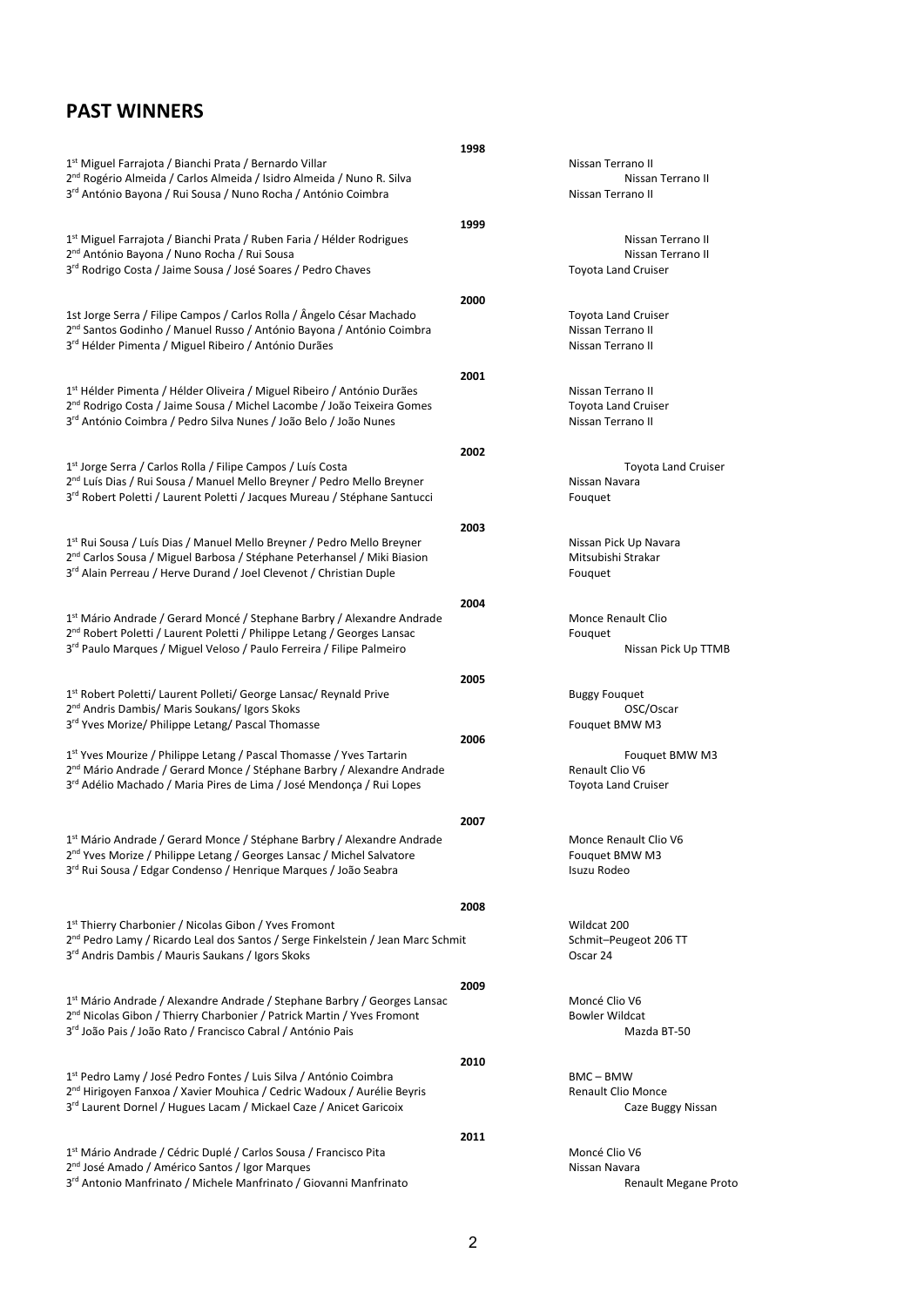| 1 <sup>st</sup> Bernard Boullet / Cédric Duplé / Christian Duplé / Paulo Marques                    |      | Sadev Buggy              |
|-----------------------------------------------------------------------------------------------------|------|--------------------------|
| 2 <sup>nd</sup> Mário Andrade / Alexandre Andrade / Georges Lansac / Carlos Sousa / Francisco Pita  |      | Proto AC Nissan          |
| 3rd Hervé Lhoste / Gilles Billaut / Philippe Boutron                                                |      | <b>Bowler Wildcat</b>    |
|                                                                                                     | 2013 |                          |
| 1st António Coimbra / Luis Silva / José Pedro Fontes / Miguel Barbosa / Nicolas Clerget             |      | JMS BMC-EV2              |
| 2 <sup>nd</sup> Francois Florentin / Paul Lamic / Anthony Garden / Pedro Silveira / Francis Lavilhé |      | <b>BMC RR 2M</b>         |
| 3 <sup>rd</sup> Sebastien Vincendeau / Gaetan Serazin / Philippe Tollemer / Guilherme Patrick       |      | <b>Propulsion ORYX</b>   |
|                                                                                                     | 2014 |                          |
| 1st Jean Brochard / Stéphane Santucci / Mickael Case / Thierry Charbonnier                          |      | CASE NISSAN BUGGY        |
| 2 <sup>nd</sup> Alexandre Andrade / Mario Andrade / Charvot Florent / Cédric Duplé / Stéphane Duplé |      | A.C. NISSAN PROTO        |
| 3 <sup>rd</sup> Jean Chervier / Philipe Berruier / Bertrand Vincendeau / Luis Dias                  |      | PROPULSION ORYX          |
|                                                                                                     | 2015 |                          |
| 1st Francis Lauilhe / Pierre Marie Lauilhe / Louis Lauilhe / Philippe Berruer                       |      | <b>SADEV ORYX</b>        |
| 2 <sup>nd</sup> Igors Skoks / Rudolfs Skoks / Arvis Pikis                                           |      | MITSUBISHI PAGERO        |
| 3 <sup>rd</sup> Alexandre Andrade / Cédric Duplé / Yann Morize / Miguel Campos                      |      | AC NISSAN PROTO          |
|                                                                                                     | 2016 |                          |
| 1st Alexandre Andrade / Cédric Duple / Yann Morize / Thomas Morize                                  |      | AC NISSAN PROTO          |
| 2 <sup>nd</sup> Francis Lauilhe / Pierre Lauilhe / Louis Lauilhe / Stephane Barbry                  |      | <b>SADEV ORYX</b>        |
| 3 <sup>rd</sup> José Castan / Benjamin Bujon / Anicet Garicoix / Vincet Demonceaux                  |      | <b>RIVET RM SPORT</b>    |
|                                                                                                     | 2017 |                          |
| 1st Igor Skoks / Rudolfs Skoks / Arvis Pikis                                                        |      | MITSUBISCHI PAJERO       |
| 2nd Pierre Lauilhe / Louis Lauilhe / Stephane Barbry                                                |      | <b>SADEV ORYX</b>        |
| 3rd Michele de Nora / Michele Cinotto / Paolo Bacchella / Carlo Cinotto                             |      | X-RAID MINI ALL4 RACING  |
|                                                                                                     |      |                          |
|                                                                                                     | 2018 |                          |
| 1º Alexandre Andrade / Cédrique Duple / Yann Mourize / Alexandre Beaujon                            |      | AC NISSAN PROTO          |
| 2º Igor Skoks / Rudolfs Skoks / Arvis Pikis                                                         |      | MITSUBISHI PAGERO        |
| 3º Gilles Billaut / Philippe Boutron / Antoine Galland / Gonzalez Richard                           |      | <b>FOUQUET BV4 PROTO</b> |
|                                                                                                     | 2019 |                          |
| 1º Alexandre Andrade / Cédrique Duple / Yann Morize / Alexandre Deaujon                             |      | AC NISSAN PROTO          |
|                                                                                                     |      |                          |

**2012**

2º Gilles Billaut / Antoine Galland / Laurent Fouquet / Hugues Moilet FOUQUET BV4 NISSAN 3º Michele Cinotto / Michele De Nora / Carlo Cinotto / Pietro Cinotto MINI JOHN COOPER WORKS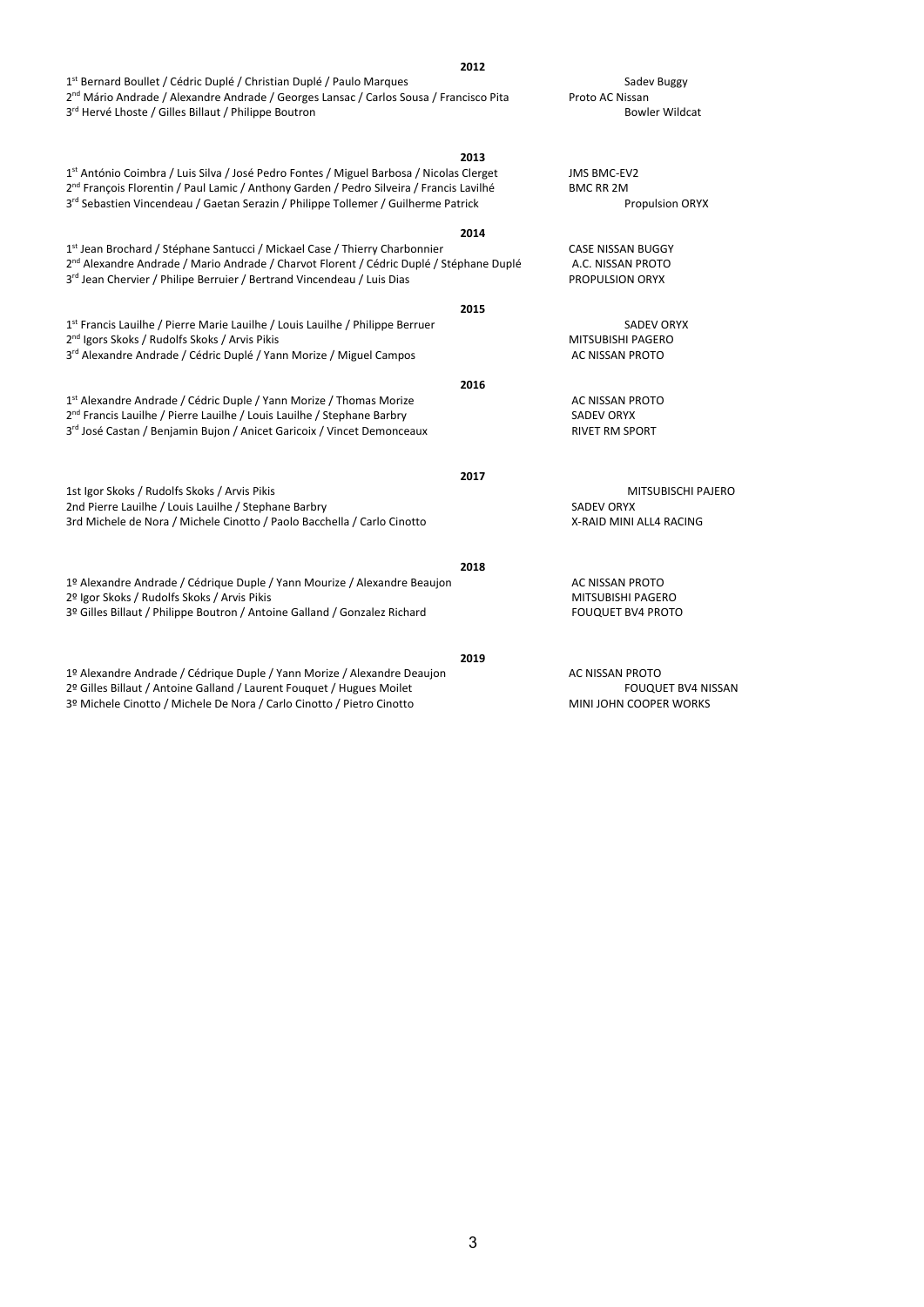# CONTENT

|                     |                                                 | <b>PAGE</b> |
|---------------------|-------------------------------------------------|-------------|
| <b>Article 1</b>    | <b>DEFINITION</b>                               | 4           |
| <b>Article 2</b>    | CIRCUIT - DESCRIPTION OF THE COMPETITION        | 8           |
| <b>Article 3</b>    | <b>TEAMS</b>                                    | 8           |
| <b>Article 4</b>    | <b>ADMITTED VEHICLES</b>                        | 11          |
| <b>Article 5</b>    | <b>ENTRIES - ADVERTISING</b>                    | 12          |
| <b>Article 6</b>    | <b>INSURANCE</b>                                | 14          |
| <b>Article 7</b>    | <b>IDENTIFICATION</b>                           | 14          |
| <b>Article 8</b>    | APPLYING AND INTERPRETING THE REGULATIONS       | 15          |
| <b>Article 9</b>    | <b>SCRUTINEERING</b>                            | 15          |
| Article 10          | PARC FERMÉ                                      | 18          |
| Article 11          | PRACTICE SESSIONS                               | 18          |
| <b>Article 12</b>   | <b>BRIEFING</b>                                 | 19          |
| Article 13          | <b>COMPETITION</b>                              | 19          |
| Article 14          | <b>VEHICLE LIGHTS</b>                           | 24          |
| <b>Article 15</b>   | <b>SERVICE</b>                                  | 24          |
| Article 16          | <b>FUEL AND REFUELLING</b>                      | 25          |
| <b>Article 17</b>   | PENALTIES OVERVIEW                              | 26          |
| <b>Article 18</b>   | CLASSIFICATION                                  | 28          |
| Article 19          | <b>PROTESTS / APPEALS</b>                       | 28          |
| <b>Article 20</b>   | PRIZE LIST                                      | 29          |
| <b>Article 21</b>   | <b>VARIOUS</b>                                  | 29          |
| <b>Article 22</b>   | ANTIDOPING CONTROL                              | 29          |
| <b>Article 23</b>   | SAFETY                                          | 29          |
| <b>Article 24</b>   | PRESENCE PLAN OF THE COMP. RELATIONS OFFICERS   | 30          |
| <b>Appendix I</b>   | ADVERTISING AREAS                               | 31          |
| <b>Appendix II</b>  | INSTRUCTIONS FOR USE ANUBE STELLA III (GPS/GSM) | 32          |
| <b>Appendix III</b> | LAYOUT PADDOK                                   | 33          |
| <b>Appendix IV</b>  | <b>CONTINGENCY PLAN</b>                         | 34          |
| <b>Appendix V</b>   | <b>SECURITY PLAN</b>                            | 35          |

#### **Article 1 DEFINITION**

#### **1.1 ORGANIZATION**

The Automóvel Club de Portugal organises an endurance off-road competition called **BP Ultimate** - **24 HORAS TT VILA DE FRONTEIRA**, between November 25 and November 28.

It will take place in a circuit, specifically conceived for this purpose, and it will be disputed in accordance with the regulations of the International Automobile Federation (FIA), Federation Portuguese of Automobile and Karting (FPAK), and their regulations.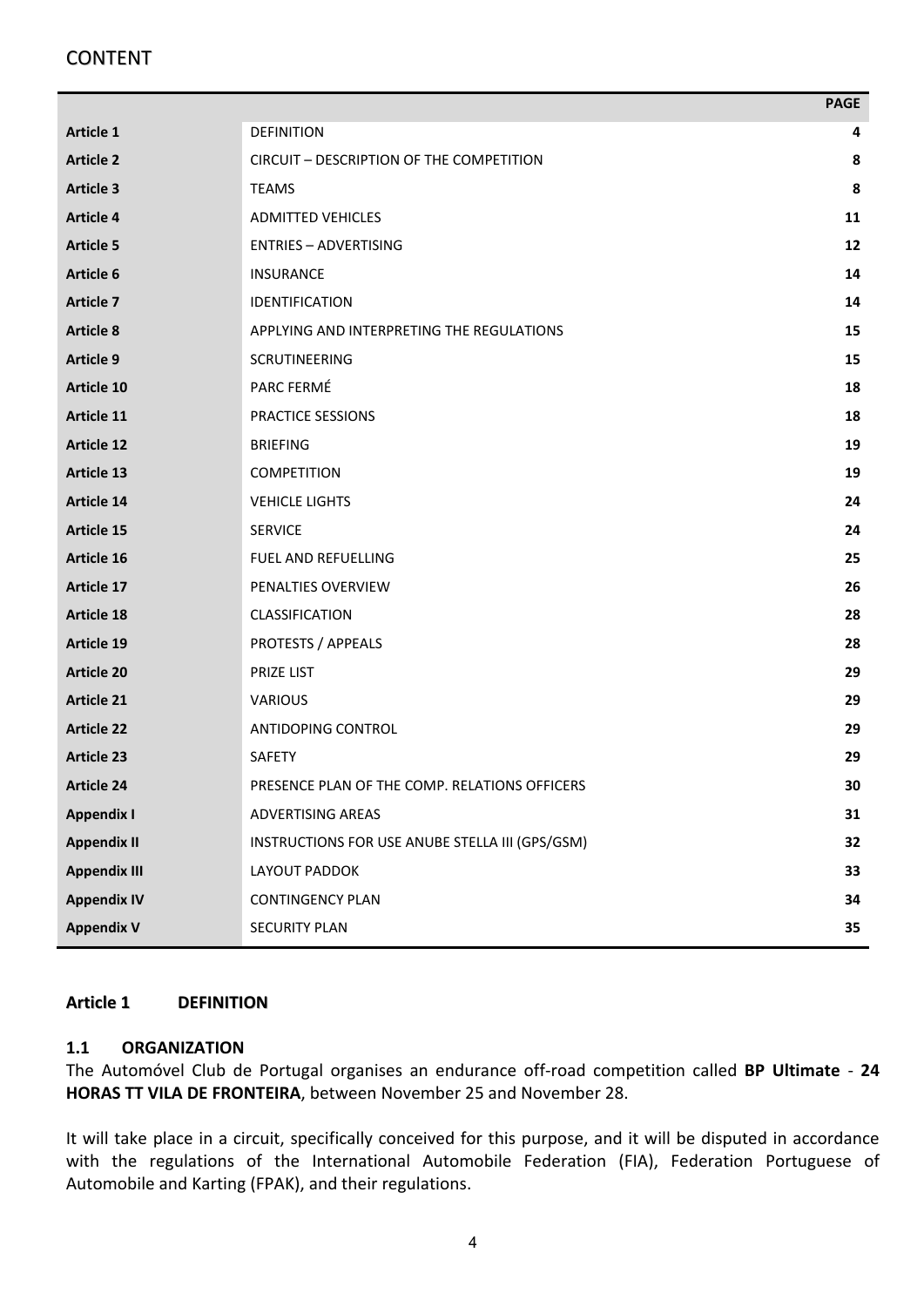#### **This regulation was approved by the FPAK on 05/11/2021**

This competition will be run according to Art. 2.3 of the International Sporting Code and can accept the participation of drivers holding sporting licenses issued by an ASN other than FPAK. The special clause in the above-mentioned article of the ISC is applicable and expressly refers that:

**"***A national competition may, at the discretion of the authorising ASN, accept the participation of licence holders from other ASNs. However, competitors who are foreign licence holders will not be eligible to score points in the classification of the national championship or series***."**

According to the same ISC article:

➢ The groups of vehicles admitted to start are those mentioned in the Supplementary Regulations of the competition.

**In the competition of any dispute concerning the interpretation of these regulations, only the Portuguese text will be binding.**

*"Due to the public health situation resulting from the pandemic of the new Coronavirus, Covid-19, and its unpredictable evolution, mandatory measures or restrictions may be established, by the Portuguese authorities, which impose changes to the present Regulation. Any modification, as a result of the aforementioned, will be communicated to the competitors by means of a Bulletin to the Regulation or by information from the Organiser."*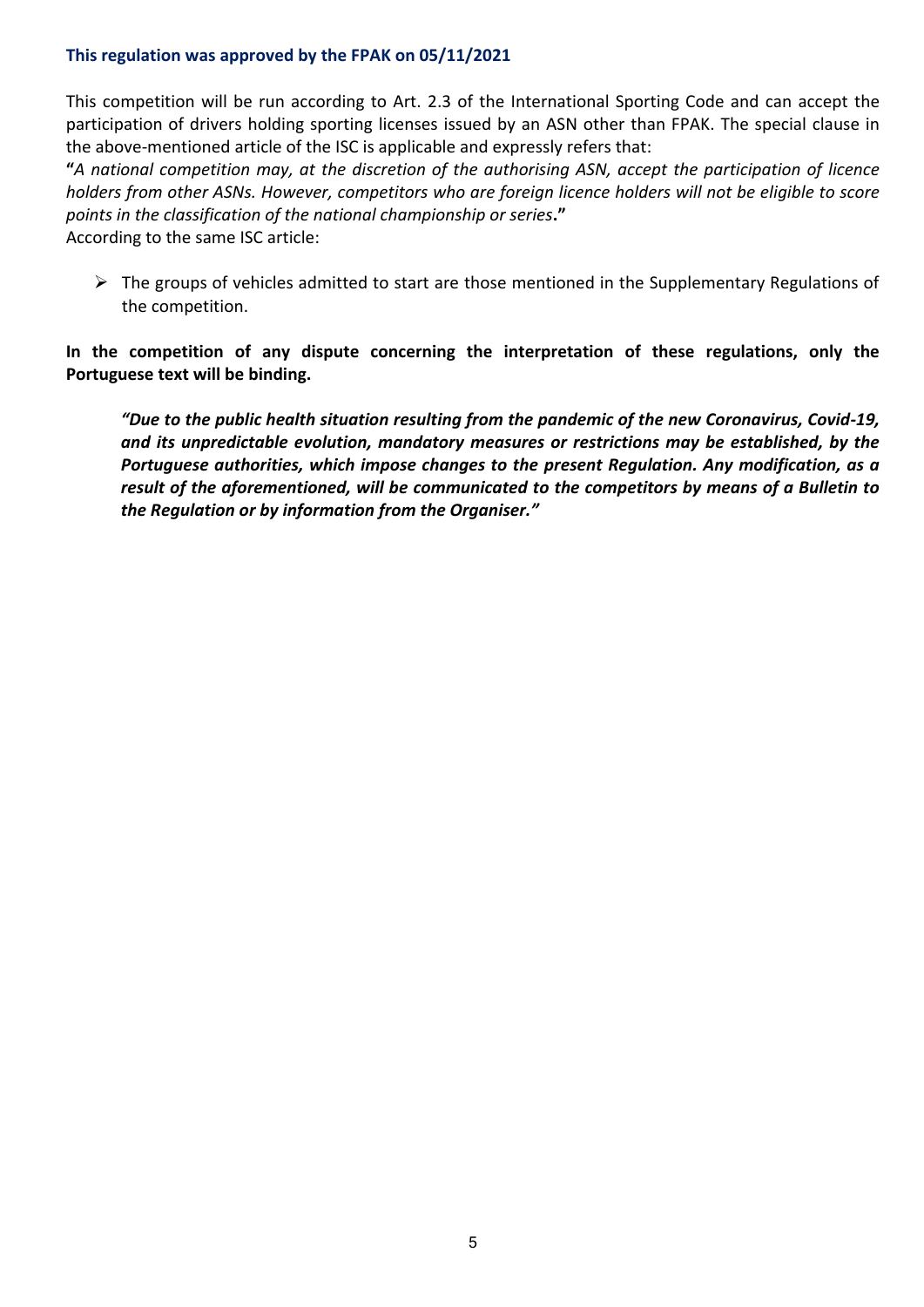# **1.2 PROGRAMME OF THE COMPETITION**

| September 27       | Opening date for entries                                       |                                      |
|--------------------|----------------------------------------------------------------|--------------------------------------|
| November 5         | Closing date for entries at reduced price                      |                                      |
| November 12        | <b>Entries Close</b>                                           |                                      |
| November 19        | Publication of the Entry List and provisional pit's location   |                                      |
| November 22        | Publication of definitive pit's location                       |                                      |
| <b>November 23</b> | Closure of the Secretariat at ACP Motorsport                   |                                      |
| November 24        | Teams Accreditation (delivery of the access passes/credentials |                                      |
|                    | 14h00 - 20h00                                                  | for the Paddock, at railway station) |

| <b>November 25</b> | 08h00 - 22h00   | Teams Accreditation (delivery of the access passes/credentials                |
|--------------------|-----------------|-------------------------------------------------------------------------------|
| (Thursday)         |                 | for the Paddock, at the railway station)                                      |
|                    | 10h30           | Opening of the Secretariat at the competition's location                      |
|                    | 13h00           | Steward's meeting                                                             |
|                    | $10h30 - 16h00$ | <b>Administrative Checks</b>                                                  |
|                    | $11h30 - 17h30$ | <b>Technical Scrutineering</b>                                                |
|                    | 19h30           | Briefing Portuguese/English language                                          |
|                    | 20h30           | Posting of the list of teams admitted in the competition                      |
|                    | 22h00           | Closure of the Secretariat                                                    |
| <b>November 26</b> | 08h00-20h00     | Teams Accreditations (delivery of the access passes/credentials               |
| (Friday)           |                 | for the Paddock)                                                              |
|                    | 09h00           | Opening of the Secretariat                                                    |
|                    | $09h30 - 11h45$ | Free Practice session (all categories)                                        |
|                    | 14h00 - 17h00   | Qualifying session for T1, T2, T3, T4 and Promotion E                         |
|                    | 15h00 - 17h00   | Qualifying session for the remaining categories                               |
|                    | $17h15 - 18h30$ | Free Practice session (all categories)                                        |
|                    | 18h30           | Posting of the results of the qualifying session and start grid               |
|                    | 19h30           | <b>Briefing</b>                                                               |
|                    | 20h00           | Closure of the Secretariat                                                    |
|                    | 07h00-14h00     | Accreditations (railway station)                                              |
|                    | 07h00           | Opening of the Secretariat (Paddock)                                          |
| <b>November 27</b> | 12h15-12h30     | Pit exit and starting of the grid formation                                   |
| (Saturday)         | 13h50           | <b>Starting procedures</b>                                                    |
|                    | 14h00           | Start of the 23rd edition of the BP Ultimate 24 HORAS TT Vila de              |
|                    |                 | Fronteira                                                                     |
|                    | 14h00           | Finish of the 23 <sup>rd</sup> edition of the BP Ultimate 24 HORAS TT Vila de |
|                    |                 | Fronteira                                                                     |
| <b>November 28</b> | 14h30           | <b>Stewards Meeting</b>                                                       |
| (Sunday)           | 14h45           | Posting of the results                                                        |
|                    | 15h15           | Podium and Prize giving Ceremony                                              |
|                    | 17h00           | Closure of the Secretariat                                                    |

The detailed programme and the location of the scrutineering will be published by bulletin.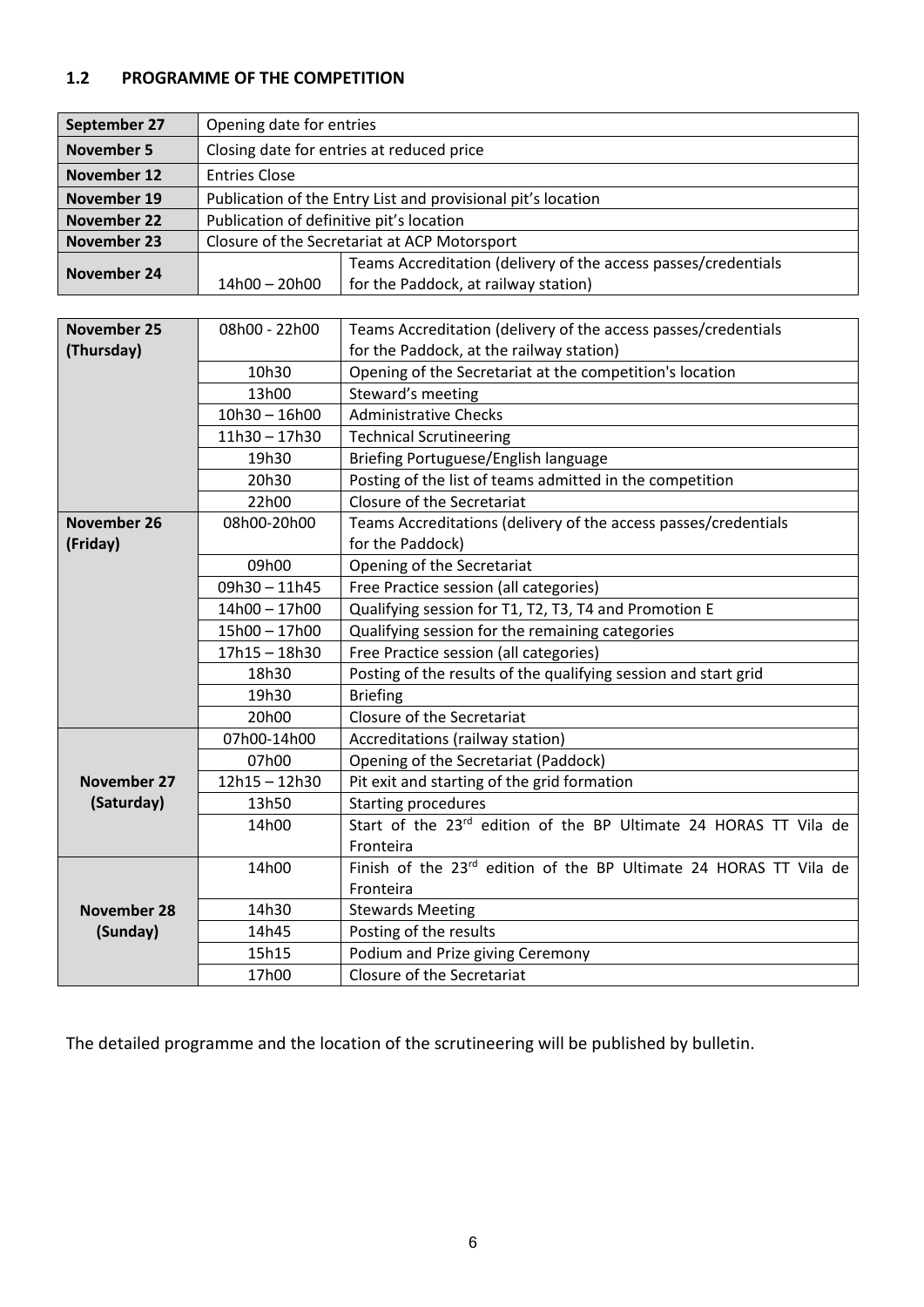# **1.3 OFFICIAL NOTICE BOARD**

|                            | AUTOMÓVEL CLUB DE PORTUGAL                   |
|----------------------------|----------------------------------------------|
| <b>Until November 23</b>   | Monday to Friday (09h00-13h00 / 14h00-18h00) |
|                            | Rua General Humberto Delgado, 3              |
|                            | 2685-340 Prior Velho - PORTUGAL              |
|                            | Ph: +351 219 429 187  Fax: +351 219 429 192  |
|                            | acpmotorsport@acp.pt www.acp.pt              |
| November 24 to November 28 | At the secretariat in Fronteira              |

#### **1.4 ORGANISING COMMITTEE**

| Chairman              | Carlos Barbosa   |
|-----------------------|------------------|
| <b>Vice-President</b> | João Mendes Dias |
|                       | Marta Barbosa    |
|                       | João Jordão      |

Address and contacts:

# **Automóvel Club de Portugal**

| Rua General Humberto Delgado, 3 | Ph: +351 219 429 187  |
|---------------------------------|-----------------------|
| 2685-340 Prior Velho - PORTUGAL | Fax: +351 219 429 192 |
| E-mail: acpmotorsport@acp.pt    | www.acp.pt            |

#### **1.5 OFFICIALS**

|                                   | Horácio Rodrigues - Presidente CCD | CDI PT21/0072        |
|-----------------------------------|------------------------------------|----------------------|
| <b>Stewards of the Meeting</b>    | Franco da Silva                    | CDA PT21/3903        |
|                                   | Paulo Laginha                      | CDA PT21/0022        |
| <b>Clerk of the Course</b>        | Orlando Romana                     | DP PT21/3917         |
| <b>Deputy Clerk of the Course</b> | Jaime Santos                       | DP PT21/3916         |
| <b>Chief Security Officer</b>     | Jaime Santos                       | DP PT21/3916         |
| <b>Deputy Security Officer</b>    | <b>Bruno Vilela</b>                | DP PT21/0238         |
| <b>Chief Logistics Officer</b>    | Nuno Vieira                        | AD PT21/03958        |
| <b>Competition Secretaries</b>    | Vanda Marcelo                      | CDB PT21/3911        |
| Cronometragem                     | Mário Bandeira                     | CI PT21/0572         |
|                                   | Maria de Fátima Carvalho           | CI PT21/0571         |
| <b>Chief Medical Officer</b>      | Pedro Barradas                     | CP 21550             |
| <b>Press Officer</b>              | Marco Barbosa                      |                      |
|                                   | Daniel Ribeiro (Comissário-chefe)  | <b>CTC PT21/7767</b> |
|                                   | Jorge Nogueira                     | <b>CTC PT21/8281</b> |
|                                   | Nuno Azevedo                       | <b>CTC PT21/319</b>  |
| <b>Technical Scrutineers</b>      | Carlos Correia                     | CTC PT21/1260        |
|                                   | David Raposo                       | CT PT21/8282         |
|                                   | <b>Frederico Antunes</b>           | CT PT21/8283         |
|                                   | Pedro Azevedo                      | CT PT21/8284         |
|                                   | <b>Guadalupe Gomes</b>             | CT PT21/7770         |
| <b>Post Chief Marshals</b>        | João Cortez de Almeida             | CCP PT21/3921        |
| <b>Paddock Coordinator</b>        | <b>Filipe Santos</b>               | Tba                  |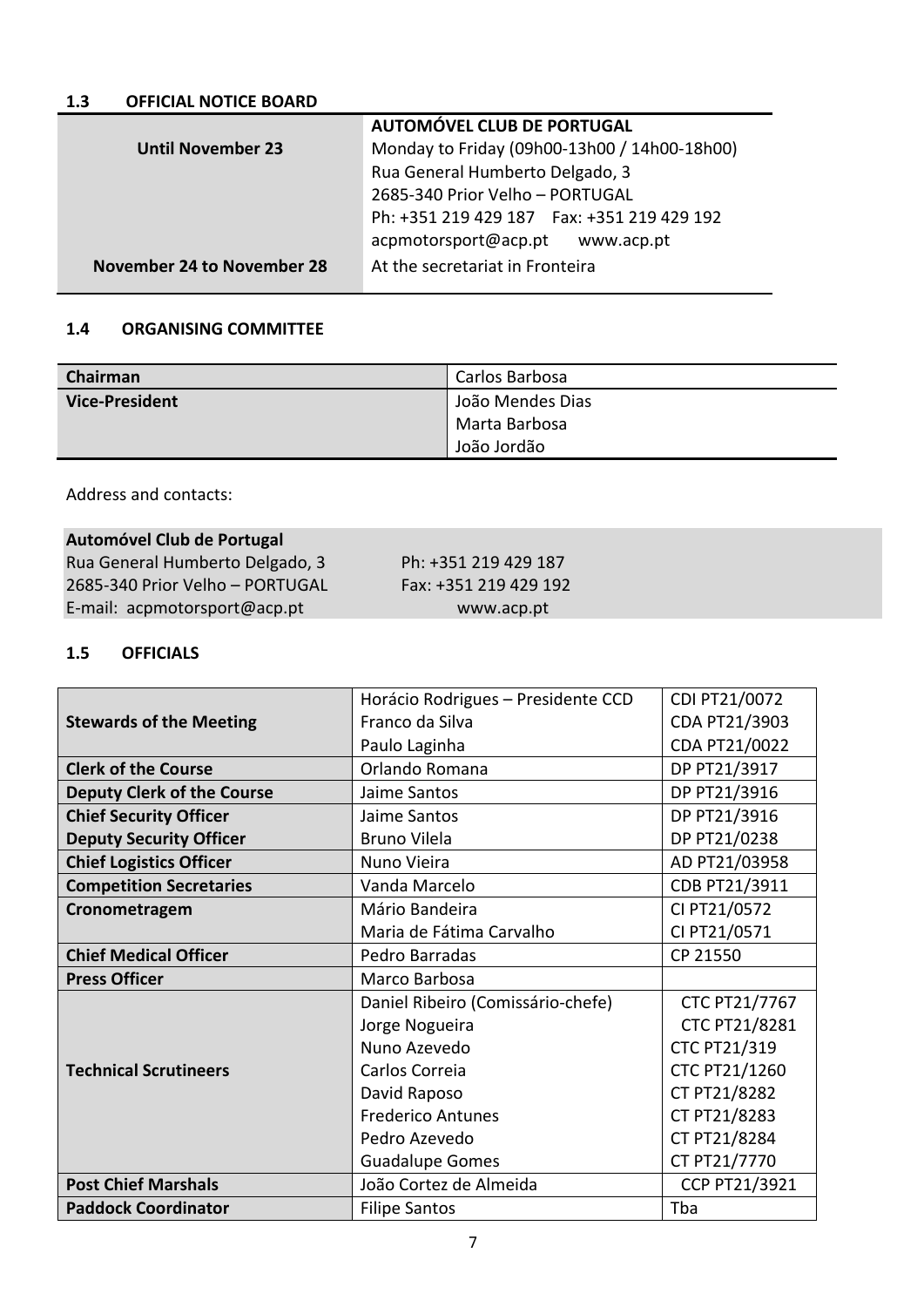| <b>Chief Track Marshal</b>            | Hugo Lourenço      | AD PT21/3944  |
|---------------------------------------|--------------------|---------------|
|                                       | Fernando Mira      | CDB PT21/3906 |
| <b>Competitors Relations Officers</b> | Marco Assunção     | CDBPT21/3907  |
|                                       | Silvério Gonçalves | CDBPT21/3910  |

# **Article 2 CIRCUIT – DESCRIPTION OF THE COMPETITION**

**2.1** The competition takes place in a circuit, about 15 kilometres long, located in the surroundings of Fronteira village, in district of Portalegre.

**2.2** The competition will be run in an anti-clockwise direction. Competitors that do not follow this rule will be disqualified.

**2.3** It is absolutely forbidden to drive out of the competition's itinerary, signalled by arrows and plastic band.

If a vehicle goes off the track, the team concerned should return track at the same point or as close as possible to the place of exit.

Any infraction to these rules will imply a minimum penalty of 1 Lap, which can be changed by the Stewards of the Meeting.

**2.4** In the competition of a track blockage, either partial or totally, the first competitors to arrive there should try to clear the track and help the competitors in trouble.

There will be no compensation whatsoever, for delays caused by such situations.

In these cases, the organization will provide an alternative track, which must be followed by the competitors as if it was part of the original track.

In any case, competitors are forbidden to leave the track unless authorized by the organization.

**2.5** The drivers must observe and follow the instructions given by different types of flags used throughout the course strictly, in accordance with article 2.4 of Appendix H, of the CDI (International Sporting Code).

**2.6** The competition has a duration of 24 hours and the winner will be the team that has travelled the greatest distance during that period. There will be no compensations for the time spent in the pits during driver change, repairs or refuelling, or in case of breakdown.

# **Article 3 TEAMS**

**3.1** For an exact understanding of the following text, the following words must be defined:

- "**Entrant / Competitor**": is the physical (one of the drivers) or moral (company name) entity that represents the vehicle.
- "**Team**": is the group of drivers of each vehicle.

**3.2** All drivers that have Sporting Licenses – International A, B, C, or National may enter this competition.

**3.3** Every team can be formed by 3, 4 or 5 drivers.

One driver can be part of one or more teams but must be the  $4<sup>th</sup>$  or  $5<sup>th</sup>$  driver of each and must have the same moral competitor.

If a driver entered in two teams is driving at the moment of an eventual disqualification of one of the teams, this driver will be immediately excluded from the competition, and he is not allowed to drive any car of the other teams still in the competition.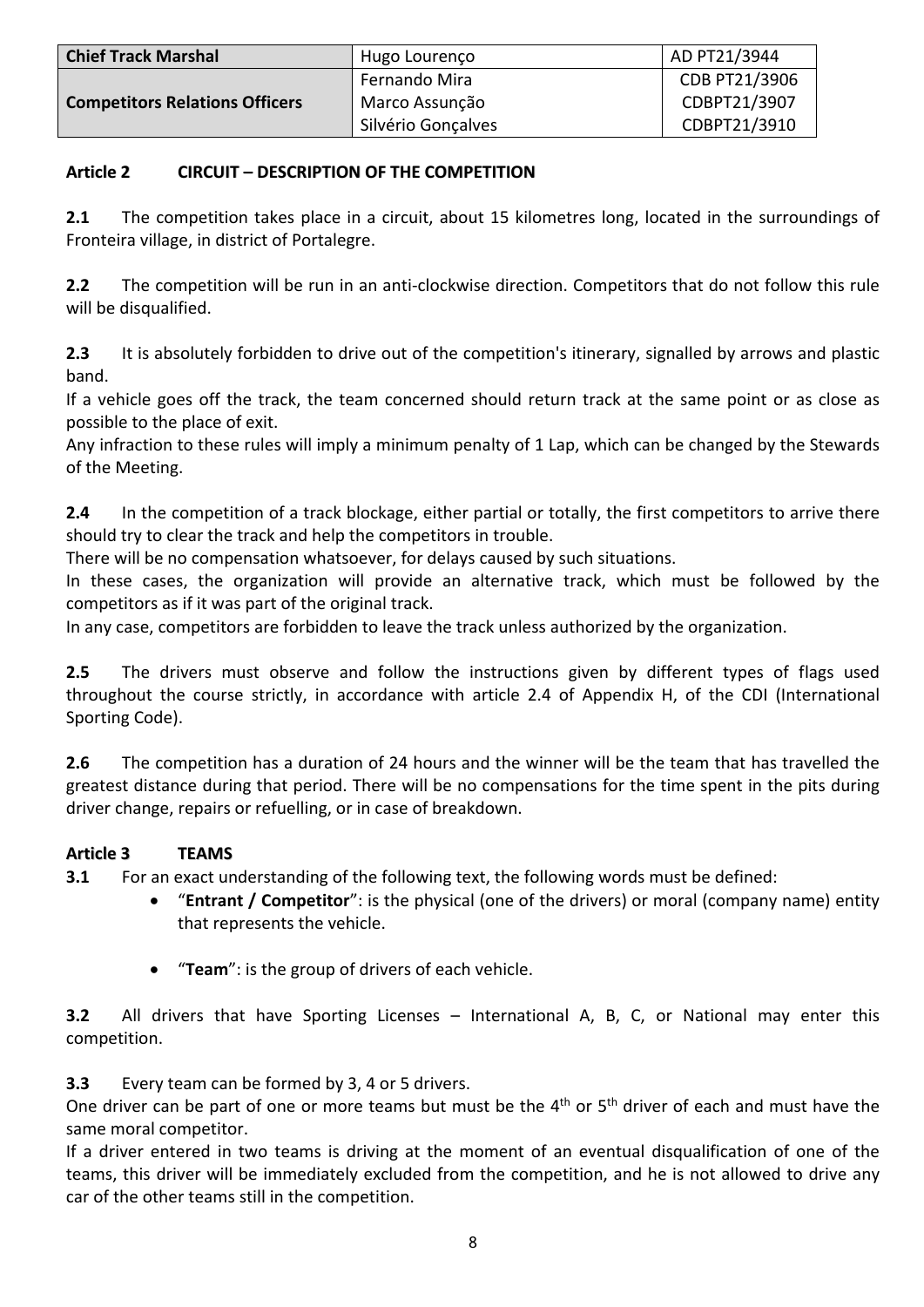The substitution of a team member can be done until the scrutineering takes place. Changing two or more team members, can only be done with the approval of the Stewards of the Meeting.

**3.4** During the free practice session, **2 drivers of the same team may be on board or a driver from the team related to the vehicle and one of another team.**

**3.5** Throughout the duration of the qualifying session, **2 drivers may be on board the vehicle, although in this case they will have to be necessarily of the same team.**

**In case of non-compliance, the team referring to the vehicle where the non-compliance is detected will be penalized with (1) one lap.**

**3.6** Throughout the competition only the driver and the co-driver (registered as such) can stay in the vehicle.

In case of non-compliance, the team will be penalized with (2) laps.

**3.7 The participation of a co-driver** during the competition is permitted, if the following conditions are met:

- The co-driver must hold a sporting licence valid for the present year (minimum regional);
- Must use and wear security equipment identical to the drivers **(helmet, suit, fireproof underwear and gloves);**
- Can only enter in one team;
- Does not make any kind of intervention to the car during the competition (driving or mechanical), whatever the circumstances are. Failure to respect this rule will lead to immediate disqualification of the team;
- **Cannot participate in the competition as a driver.**
- Co-Driver entry fee 250 €.

**3.8** The co-driver must present himself at the secretariat during the administrative checks to receive the co-driver's bracelet, which must be worn during the competition.

**3.9** During the qualifying, warm up and competition, each team may only change their drivers exclusively in their respective pit area. Any infraction will imply one (1) Lap penalty.

**3.10** The driving shift is defined as the time interval between:

- The start of the competition and the entrance of the vehicle in the pit area for the first driver change;
- Exiting the pit area after the driver change and the entrance in the pit area for the next driver change;
- Exiting of the vehicle from the pit area, after the last driver change, and the arrival to the finish line;

**3.11 Each driving shift cannot exceed 3 hours**. At the end of the competition, the total duration of each driver's shift must be more than one lap and less than 12 hours.

The time spent inside the pit area, does not count for this calculation.

The time of intervention of PACE CAR until the opening of the entrance to the pits, will not be considered for eventual excesses of the duration of driving shifts.

Any infraction will have the following penalties: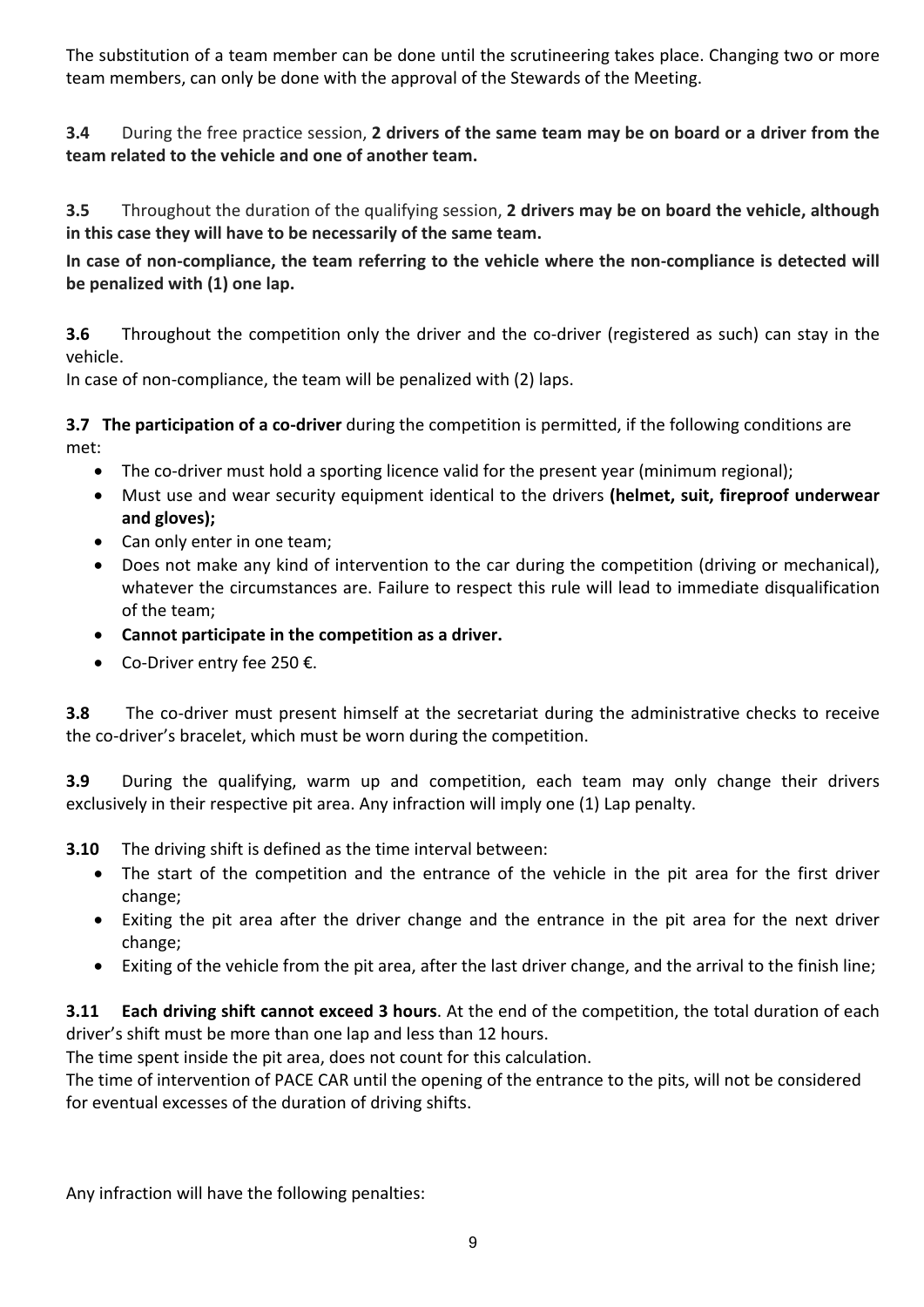|                                 | <b>Penalty for excesses</b> |
|---------------------------------|-----------------------------|
| For each 15' or fraction        | 1 lap                       |
| Infraction for more than 1 Hour | Disqualified                |

**3.12** Each team is responsible for the management of their driver's driving shifts.

**3.13** The duration of each driving shift is controlled by the Organization in a post located at the end of the pit area, just before entering the track. **All teams must stop at this control, even if there was no driver change during their pit stop.**

Any infraction will have the following penalties:

|                            | Penalty      |
|----------------------------|--------------|
| 1 <sup>st</sup> Infraction | 2 Laps       |
| 2 <sup>nd</sup> Infraction | 5 Laps       |
| 3rd Infraction             | Disqualified |

**3.14** During the whole competition, the clerk of the course may request the stop of any vehicle to identify the driver.

**3.15** The time spent by the teams at the controls mentioned in articles 3.10 and 3.11 will not be deducted from their respective total competition times.

**3.16** The use of homologated helmets and racing suits is compulsory for all drivers.

The use of homologated undergarment, according to FIA regulation 8856-2000 is compulsory (long sleeve undershirt and trousers with pant legs, socks and balaclava).

There will be no verification of this equipment at the administrative checks or at the scrutineering, being their use responsibility of the drivers. The Technical Scrutineers or the marshal at the exit of the pits can at any time check if the drivers are wearing the compulsory equipment. Should that no be the case, the entry into the track can be denied and the driver must return to the pit, following the instructions of the marshals.

The HANS system is compulsory.

|                            | Penalty            |
|----------------------------|--------------------|
| 1 <sup>st</sup> Infraction | return to the pits |
| 2 <sup>nd</sup> Infraction | Disqualified       |

**3.17** Any fraudulent, unfair or incorrect attitude by team members will be judged by the Stewards of the Meeting, who will decide the competition Penalty, which can go up to the team's disqualification. The Stewards of the Meeting can ask ADN for other sanctions.

**3.18** The Promotional Classes A, and B are reserved for Portuguese drivers only.

#### **Article 4 ADMITTED VEHICLES**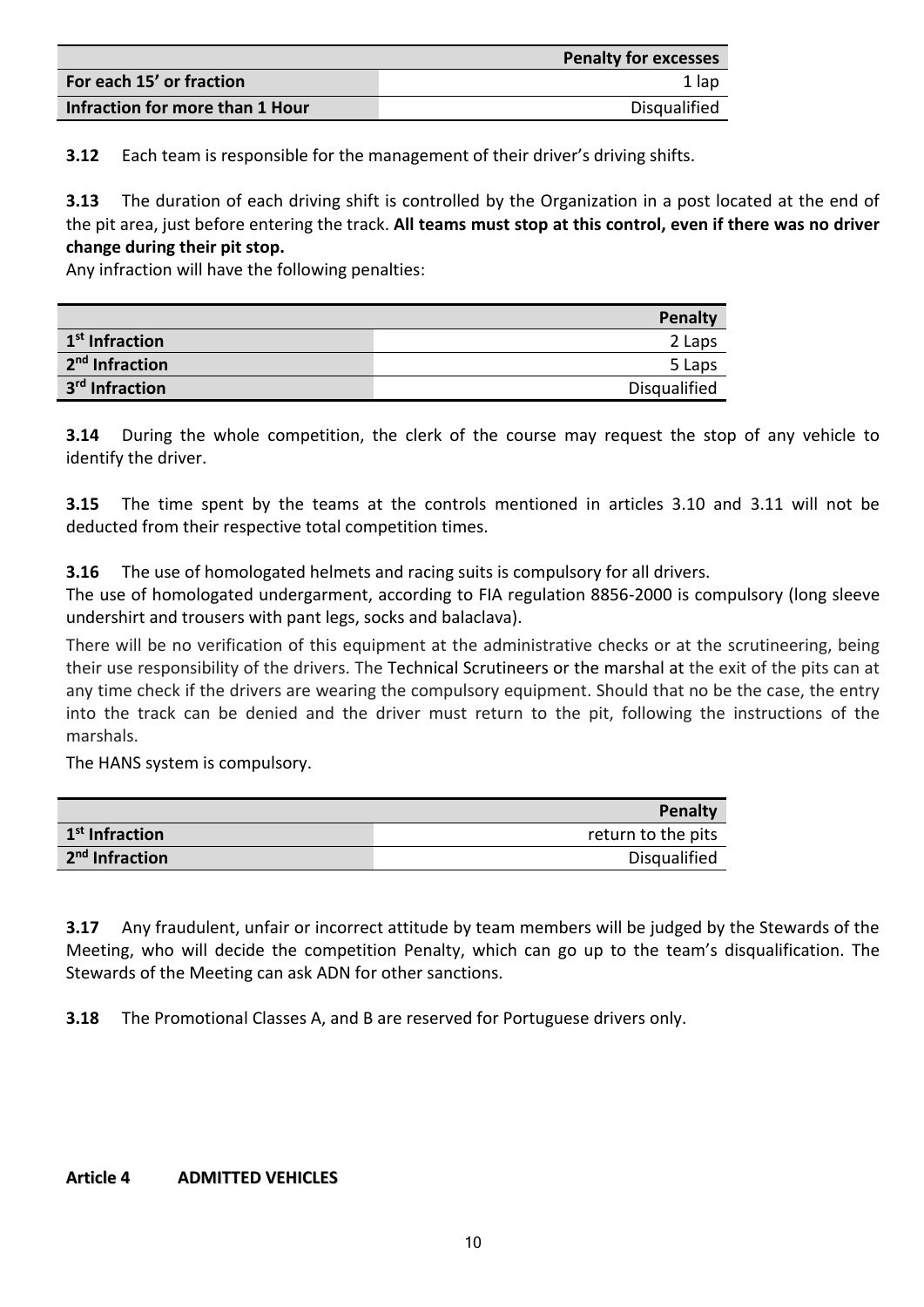# **4.1 GROUP T1 FIA**: Upgraded cross-country vehicles derived from vehicles.

| . .                  |                                      |                                         |
|----------------------|--------------------------------------|-----------------------------------------|
| Class 11<br>Class 12 | 4-wheel drive TT<br>4-wheel drive TT | up to 1600 cc.<br>from 1601 to 3000 cc. |
|                      |                                      |                                         |
| Class 13             | 4-wheel drive TT                     | from 3001 to 3500 cc.                   |
| Class 14             | 4-wheel drive TT                     | over 3500 cc.                           |
| Class 15             | 2-wheel drive                        | Diesel                                  |
| Class 16             | 2-wheel drive                        | Petrol                                  |

#### **4.2 GROUP T2 FIA**: Series production cross-country vehicles.

| Class 21<br>Class 22 | 4-wheel drive TT<br>4-wheel drive TT | up to 1000 cc.<br>from 1001 to 1300 cc. |
|----------------------|--------------------------------------|-----------------------------------------|
| Class 23             | 4-wheel drive TT                     | from 1301 to 1600 cc.                   |
| Class 24             | 4-wheel drive TT                     | from 1601 to 3000 cc.                   |
| Class 25             | 4-wheel drive TT                     | from 3001 to 3500 cc.                   |
| Class 26             | 4-wheel drive TT                     | over 3500 cc.                           |

# **4.3 GROUP T3 FIA**: Lightweight Prototype Cross-Country Cars

| Class 31 |  | Lightweight Prototype Cross-Country Cars |  |  |
|----------|--|------------------------------------------|--|--|
|          |  |                                          |  |  |

# **4.4 GROUP T4 FIA**: Modified Production Cross-Country Side-by-Side Cars

| Class 41 | Modified Production Cross-Country Side-by-Side Cars |
|----------|-----------------------------------------------------|
|          |                                                     |

# **4.5 ACP PROMOTION CATEGORY'S**

The Promotion Category is open to the follow vehicles:

but is not allowed increase the quantity of this.

# **Promotion A (T0 – FPAK)**

- Vehicles from the UMM and Jimny ex Trophy's (see regulations from this two ex-trophy's)
- 4x4 Vehicles with chassis in conformity with the manufacture constructor. Is forbidden replace any part from the bodywork, dashboard, and the engine. Is also forbidden make some reinforcements in the chassis and suspension. Is allowed to replace the shock absorbers

# **Promotion B**

• Non 4x4 vehicles.

These vehicles should keep the original aspect (bodywork and chassis), the original displacement, original suspension system, but free in the quantity and quality of the shock absorbers. The reinforcements are free.

# **Promotion C (T8 - FPAK)**:

• Vehicles according to FIA 2004 or 2008 technical specifications.

#### **Promotion E**:

- Vehicles that are not included in any of the previous promotions A, B, C
- vehicles with specifications of the French Endurance Championship (T1A and T1B).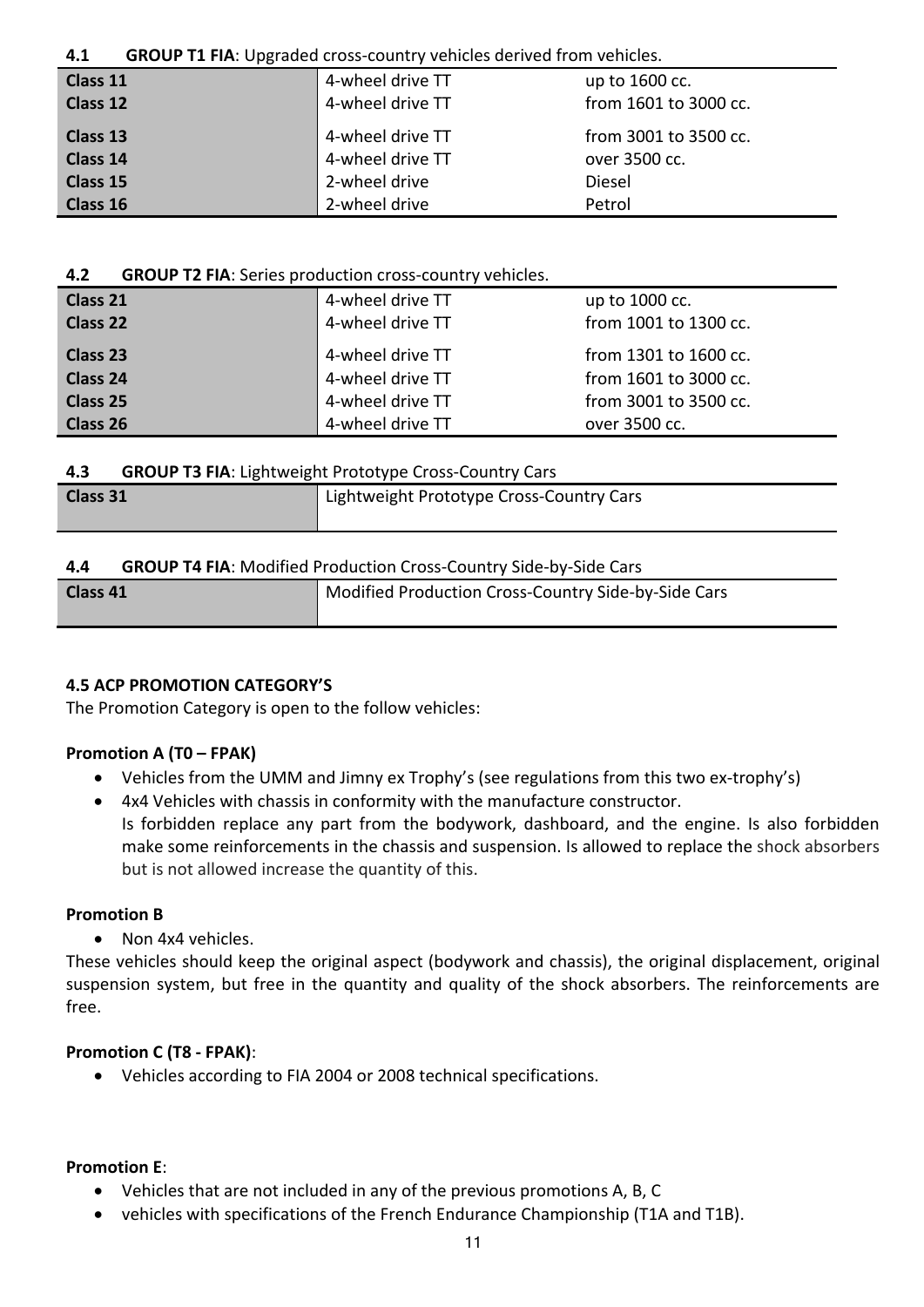The SSV vehicles that want to participate in this competition should be framed in the FIA regulation of the T3 and T4 group, and the technical regulations of the French Championship of the T3, T4 and SSV. available on the rally website, in the following articles: 2, 4.3, 4.4, 4.5, 5.1, 6.2, 6.3, 7 and 8.

- **4.6** Turbo conversion factor: 1.7 for all Diesel engines (T1 and T3) Turbo conversion factor: 1.5 for all Diesel engines (T2)
- **4.7** In any category, it is not required to use un admission restrictor.

**4.8** There will be created a classification for diesel vehicles and for 2WD (4x2) vehicles in Promo E.

**4.9** All vehicles within a Class with less than 5 entrants will only count for the overall and their respective group classification.

**4.10** It is allowed to remove the passenger seat and spare wheel during the whole competition.

**4.11** Vehicles **may only spread the necessary exhaust gases**, according to Article 282 – 3.8 of Appendix J. If by any chance a technical scrutineer, official or Marshall detects excessive exhaust gases, causing extreme smoke that may compromise security, during free practice or the competition, the competitor must return immediately to the pit after notification by the Clerk of the course, to solve the problem.

In case of repetition, the team will incur into a penalty of two (2) laps and must return to the box to solve the problem.

Should this occur again, the team will be disqualified.

# **Article 5 ENTRIES – ADVERTISING**

**The entry fee is available on the race website: www.24horastt.com The entry will be null if not accompanied by the respective entry fee**.

**5.1.1** with all the compulsory advertising, in the competition numbers, competition plates and windscreen band and all optional advertising:

| Group T1, T2, T3, T4   | Until the day 5/11* | Of the 6/11 a 12/11* |
|------------------------|---------------------|----------------------|
| 3 / 4 pilotos          | 3.810€              | 5.910€               |
| 5 pilotos              | 4.610€              | 6.610€               |
| <b>Promotion C e E</b> |                     |                      |
| 3 / 4 pilotos          | 3.810€              | 5.910€               |
| 5 pilotos              | 4.610€              | 6.610€               |
| <b>Promotion A e B</b> |                     |                      |
| 3 / 4 pilotos          | 2.400€              | 4.430€               |
| 5 pilotos              | 2.910€              | 4.940€               |

**\* Includes €110 for Stella III equipment rental**

**5.1.2** Without the optional Organization's advertising (including the windscreen band, in 2 panels of 50x52 cm and in 2 panels of 30x30 cm): Entry fee is aggravated in 100%.

Information regarding VAT

- Invoices issued to EU and foreign companies are not subject to VAT (VAT- Reversed charge);
- Invoices issued to individuals from any nationality or to Portuguese companies are subject to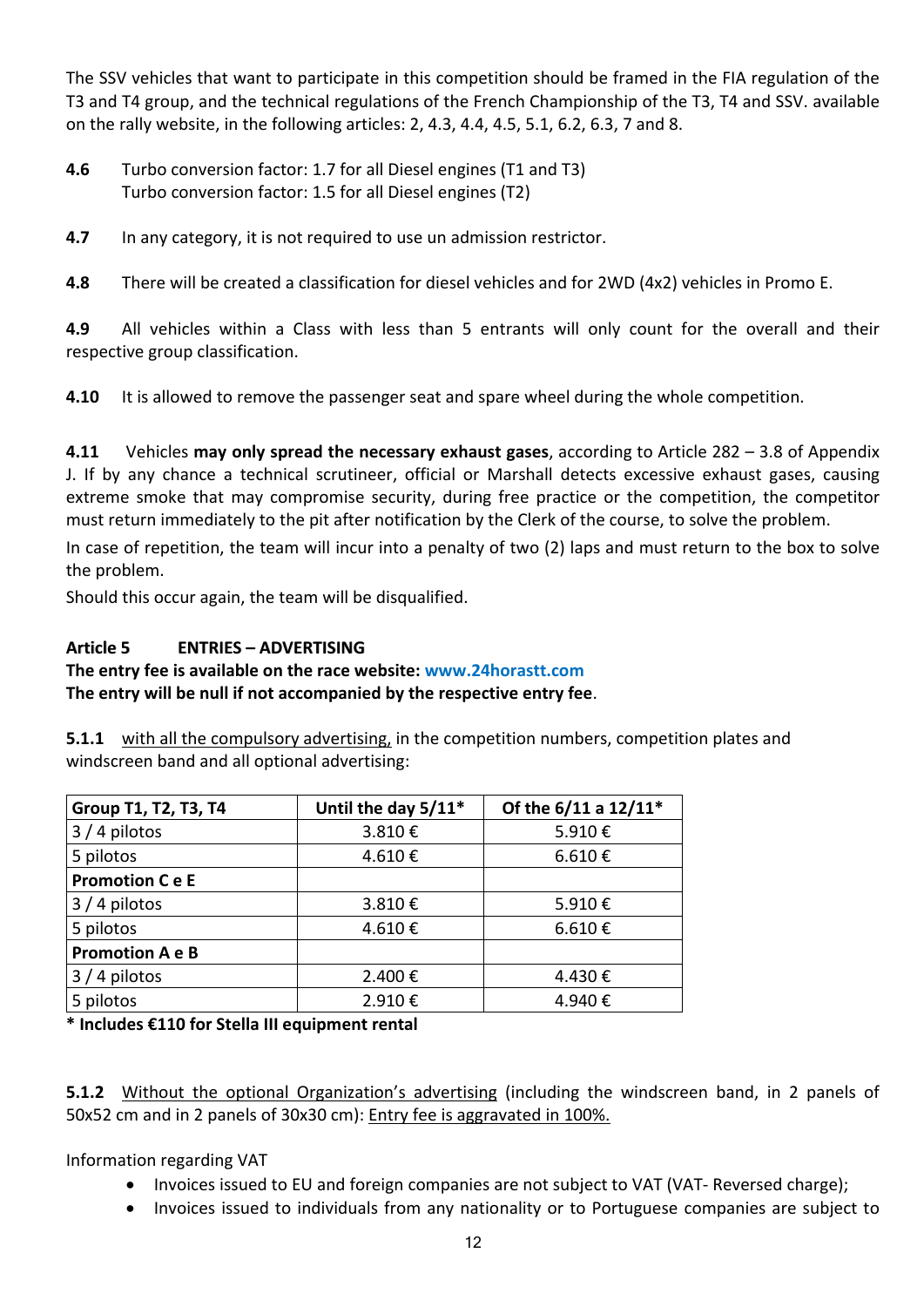All payments should be made by swift bank transfer, up to November 12, to:

| <b>Account Name</b> | Automóvel Club de Portugal |  |
|---------------------|----------------------------|--|
| <b>Bank</b>         | <b>BPI</b>                 |  |
| <b>SWIFT</b>        | <b>BBPIPTPL</b>            |  |
| <b>IBAN</b>         | PT50001000002673878001336  |  |

*Note: It is compulsory to attach the confirmation of the bank transfer online.*

# **5.2 The Entry fee includes:**

- Insurance (civil liability)
- Advertising
- Transponder (refundable deposit of 600€)
- GPS/GSM Anube Stella III Security System To purchase Stella III support and antennas, please contact:

<https://shop.anubesport.com/producto/kit-stella-evo-satelital-2/>

- Pit (5mx5m)
- 220V electricity and three phase installations every 3 pits
- Water near the Pit
- Towing in the competition
- Petrol Station
- Access to classification and vehicle location from the Pit (intranet)
- 1 co-pilot (Art.3.7)

**5.3** All entry fees will be reimbursed integrally to all candidates whose entry were denied, and to all enrolled competitors in case the competition is cancelled.

**5.4** The organization will reimburse a variable tax of the entry fee to competitors that, for a serious reason, cannot be present at the start of the competition if they communicate to the organization by registered letter. The amount retained from the entry fee will be the following:

- 25% of the entry fee in case of receiving the communication at least 30-16 days before the date of scrutineering
- 50% of the entry fee in case of receiving the communication between 15-8 days before the date of scrutineering.
- 10% handling charge will always be applied.

**5.5** When signing the entry form, the entrant, as well as all team members, will be submitted to the sporting jurisdictions specified in the CDI (International Sporting Code), and to the present regulations.

- **5.6** The competition numbers will be distributed according to:
	- the first 10 competitors of the previous edition, provided that the name of the team remains the same and is composed by at least one driver of last year's team.
	- according to the team's entry order, taking in account the date of the entry fee payment.
	- If any competitor wants a specific number, it must be mentioned in the entry form and as far as possible, it will be given.
- **5.7** The maximum number of entries accepted is **90**.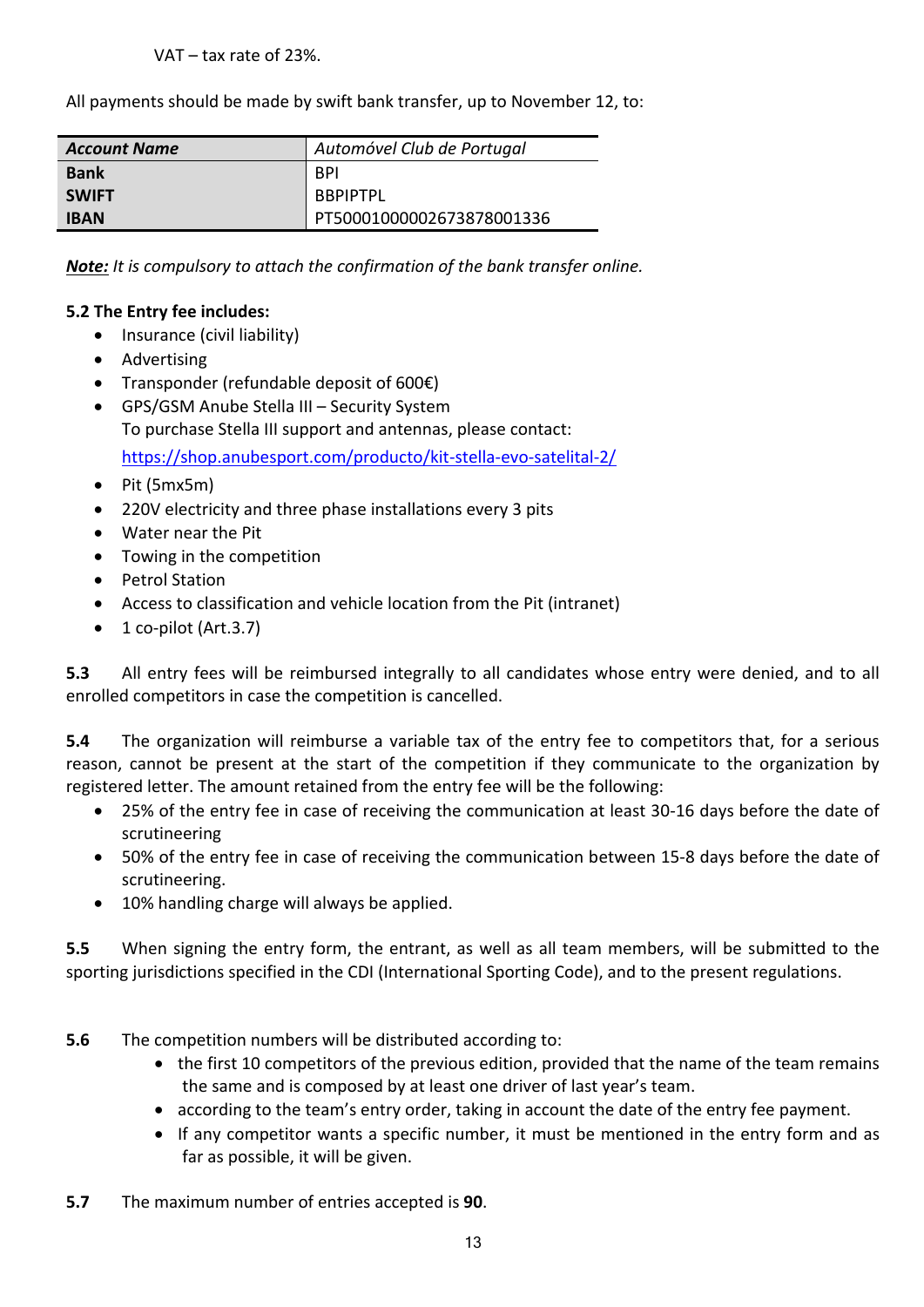# **Article 6 INSURANCE**

**6.1** The entry fees include the civil liability insurance towards third parties, according to the law.

# **Insurance no.:**

The maximum indemnity per accident is limited to 48.560.000€ or 9.760.000€ in corporal or material damages, respectively.

This insurance cover will come into effect with the administrative checks, scrutineering, and end upon the expiration of one of the following time limits, whichever is the later:

- $\triangleright$  Time limit for protest or appeal
- $\triangleright$  End of post-competition scrutineering
- $\triangleright$  Moment of retirement or exclusion from the competition
- $\triangleright$  End of the prize giving ceremony

Insurance Company:

**Ageas Portugal, Companhia de Seguros, S.A. Rua Gonçalo Sampaio, 39 Apart. 4076, 4002-001 Porto** Portugal Tel + 351226081100 / Fax +351 226081136 **Apólice nº 004512309710**

**6.2** In case of an accident, the entrant (or one representative) should contact the organization in writing, within a 48-hour limit, stating the circumstances of the accident, as well as the names and addresses of the eventual injured persons.

**6.3** This insurance does not cover personal damage of the drivers or their vehicles.

**6.4 AUTOMÓVEL CLUB DE PORTUGAL, as well as the Organizing Committee, decline any responsibility for all accidents that may occur during the competition.**

#### **Article 7 IDENTIFICATION**

**7.1** The organizing committee will supply each team with 2 competition plates and 4 panels containing the competition number (stickers).

**7.2** During the whole meeting, starting at the scrutineering until the end of the competition, the competition plates must be correctly positioned and visible on a vertical plane, at the front and rear of the vehicle.

These competition plates comprise the competition number, the name of the competition and the organization's main sponsor.

**7.3** The panels with the competition numbers should be placed at the vehicle's front doors (50x52 cm), and on a vertical support placed centrally on top of the vehicle's roof (30x30 cm), in a way that is visible from both sides. The organization will supply all panels (stickers). The teams only must provide the vertical support for the rooftop, and apply the panels supplied. This support must be lightened (5 Watts) on both sides for the illumination of the numbers during the whole.

**7.4** If one competition plate or panel is missing or wrongly placed, it will imply a penalty, for each, of 10% of the amount of the entry fee.

If there are two or more competition plates or panels missing or wrongly placed, it will imply a penalty, for each, of 20% of the entry fee.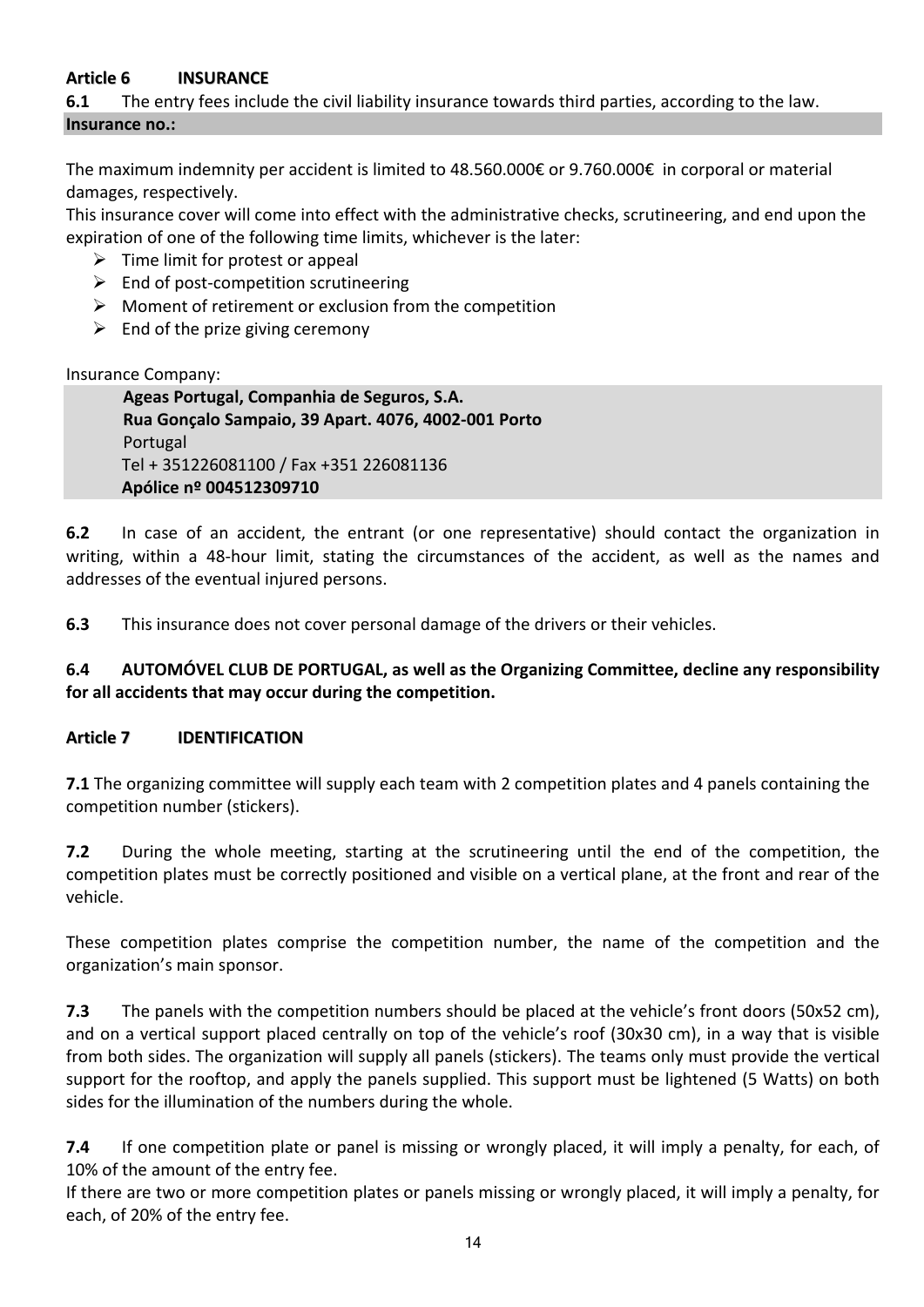**7.5** The driver's names together with the respective country flags should be placed over the front doors or mudguards, otherwise a penalty of 10% of the entry fee will occur.

**7.6** All the drivers will be distinguished from other team members by means of a personal and nontransferable plastic bracelet. If the marshal placed at the end of the pits detects a driver without bracelet, he (she) will not be authorized to entering the track.

A driver detected on track without bracelet will incur into the following penalties:

|                                           | Penalty |
|-------------------------------------------|---------|
| 1 <sup>st</sup> Infraction                | 1 Lap   |
| 2 <sup>nd</sup> Infraction                | 3 Laps  |
| 3 <sup>rd</sup> Infraction or more (each) | 5 Laps  |

In case deterioration of the plastic bracelet, the driver should ask the organization for a replacement, to avoid the penalties described above.

# **Article 8 APPLYING AND INTERPRETING THE REGULATIONS**

**8.1** The Clerk of the Course is responsible for the application of these Regulations during the whole competition.

**8.2** Any complaint about this application or any other case that is not described will be studied by the Stewards of the Meeting, the only entity that can decide over these matters.

**8.3** All the eventual modifications or supplementary dispositions will be announced by a dated, numbered and signed bulletin. These bulletins will integrally be part of the regulations and will be fixed in the official notice board of the competition (Article 1.3).

Equally, they will be communicated directly to the teams in the shortest time possible. The signature of the competitor confirms the reception of the bulletin.

# **Article 9 SCRUTINEERING**

**9.1** Both technical and administrative scrutineering will take place on November 28 and according to the competition's timetable.

A bulletin will be issued stating the exact place of the scrutineering and the timetable.

**9.2** All teams that participate in the competition should be present with their vehicle according with the timetable. Any delays will imply the following penalties:

|                       | <b>Penalties</b>     |
|-----------------------|----------------------|
| From 1 to 15 minutes  | Penalty of 150 €     |
| From 16 to 30 minutes | Penalty of 250 €     |
| More than 30 minutes  | Participation denied |

**9.3** The entrant may change the vehicle to be used in the competition by another of the same group, only before the administrative checks.

Documents to be presented at the administrative checks:

- Competitor's licence (team or driver)
- Sporting licences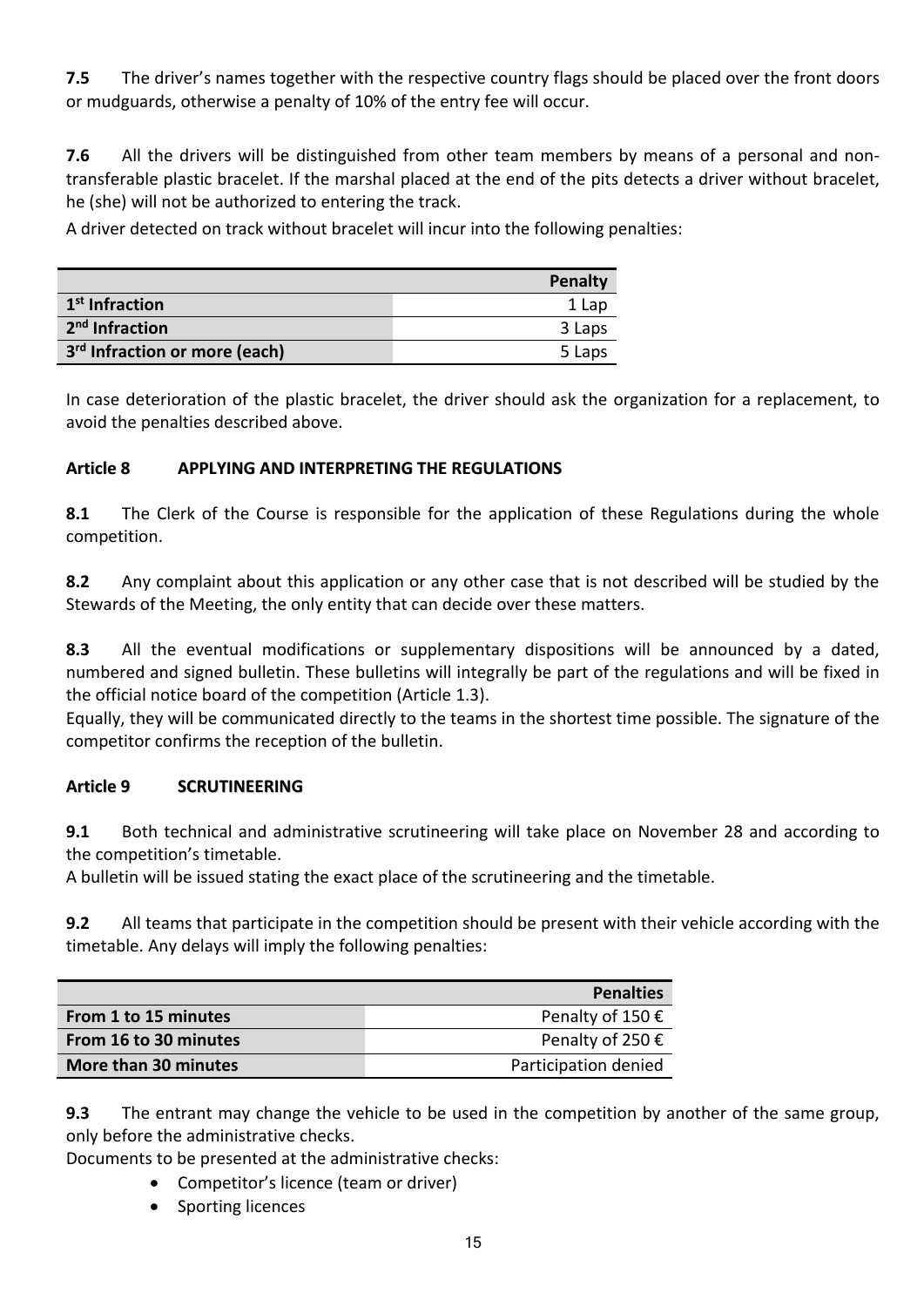- Technical passport of the vehicle
- Homologation form (only for T2 vehicles)

To be presented at the technical scrutineering:

- Technical passport of the vehicle
- Homologation form (only for T2 vehicles)
- Fire extinguisher with at least 6 kg (must stay all the time in the pit)
- Safety Equipment forms (duly filled in). These forms are available on the event website www.24horastt.com, must be completed and sent to the Organization (tecnicas.24horastt@acp.pt) by the 22nd of November.
- Advertising plates on the vehicle
- For Group T2, vehicles must be presented without the lower protections, to seal the foreseen mechanical parts, if not, the vehicles will not be checked.

**9.4** Only the teams approved in the administrative checks can proceed to the technical scrutineering with their competition plates and numbers, where they will be checked:

Vehicle's make and model; Group specifications; Safety

• The teams have (1) hour maximum, between the end of the administrative checks and the beginning of the technical scrutineering.

The non-compliance with this will incur into a penalty of 100€.

**9.5** The start will be denied to all vehicles that are not according to the prescriptions of the FIA safety regulations and the present regulations.

**9.6** There may be complete checks for either team members or vehicles at any time during the competition. The entrant is responsible, always, for the vehicle's technical conformity.

The fact of submitting the vehicle to Scrutineering is considered as a declaration of conformity with the regulations.

**9.7** It is the team's responsibility to protect any identifying marks, when applied, until the end of the meeting. Its absence implies disqualification.

Sealing holes must have been drilled (according to Art.24 and the appendix 4 of FIA Cross Country Sporting Regulations 2021):

For T2 vehicles: Cylinder block, chassis, front differential, rear differential, gearbox, transfer box, sump and cylinder head;

During the competition, teams with T2 vehicles, wishing to replace any mechanical sealed body, should inform the organization. Replacement of mechanical parts referred to implies

the passage of the car to group T1.

If the information is not provided to the Organization, the team will be disqualified at the moment the situation is detected, which may be during or at the end of the course.

For T1, T3, T4 and Promotion there will be sealings on the cylinder block and turbo.

The vehicles T2 must be presented in Scrutineering with the holes made previously and with the lower protections removed.

In case of non-compliance with this rule, Scrutineering will be denied, and another Scrutineering time will be assigned.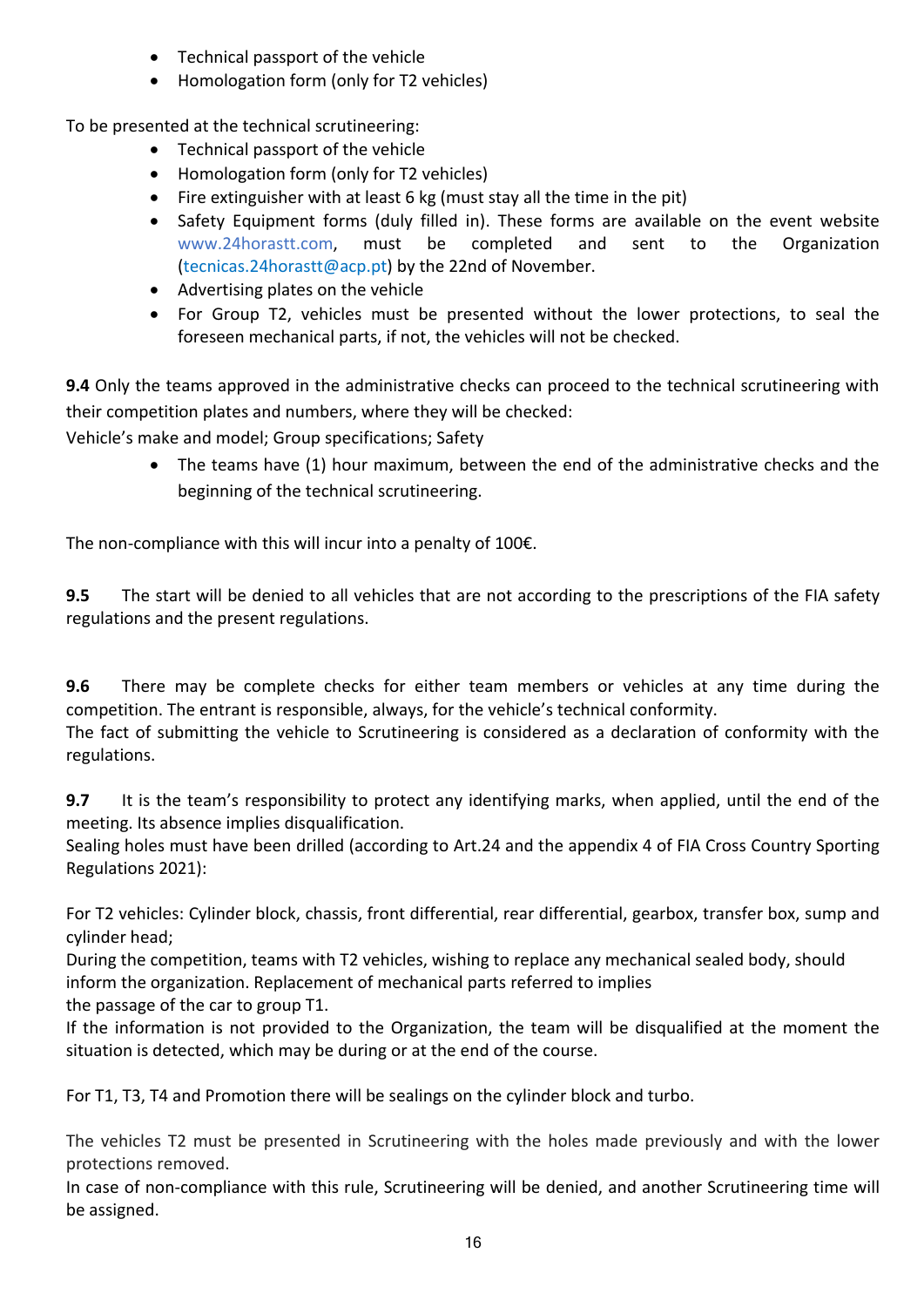**9.8** Any fraudulent behaviour like presenting modified identifying marks as if they were intact will equally imply the team disqualification, as well as the disqualification to any teams that may have helped to commit this infraction.

**9.9** It is allowed to replace the whole motor block. The replacement of the motor block implies into a 30 laps penalty. The team that wishes to replace the motor block must ask at the secretariat for the presence of a technical scrutineer at the pit, for them to seal the motor block before the installation. The non-compliance with this rule implies into disqualification.

**9.10** All the teams must install a Transponder in their vehicle, as per the instruction of the time keeping team, at the technical scrutineering

**9.11** A complete inspection of the vehicle, including dismantling of the vehicle for the teams on the top of the overall classification, for group and category, as well as any other team, may be determined by the Stewards of the meeting, in accordance to their duty, after a protest or by suggestion of the Clerk of the Course.

**9.12** All the teams must install a localization and security system Iritrack Anube – Stella III - GPS/GSM in their vehicle.

Support for Stella III is available for purchase on the website [https://shop.anubesport.com/producto/kit](https://shop.anubesport.com/producto/kit-stella-evo-satelital-2/)[stella-evo-satelital-2/](https://shop.anubesport.com/producto/kit-stella-evo-satelital-2/)

- This system allows the organiser to verify, per computer, the localisation of the vehicle and confirm the compliance of the itinerary, any time during the competition and apply according to the regulations,
- This system allows the organiser to verify, per computer, the speed at any time and apply to the regulations in case of excess speed at the pits, between yellow flags or in any other situation during the competition.
- This system also allows the drivers to contact the organiser in case of an accident, pressing the SOS button, as per appendix II.
- The use of the SOS system without reason implies into penalties defined by the Stewards, which may incur into disqualification.
- The teams having an Internet may follow the vehicle in their pit, situation to be confirmed by bulletin.
- The Iritrack Anube Stella III GPS/GSM system may never be used as support for any protest, being its unique purpose the visualisation of the vehicle.
- During the competition, the equipment may be replaced due to autonomy reason, a situation to be confirmed by bulletin.
- Any attempt of manipulation or interference to the system will be communicated to the Stewards, who will apply a penalty, which can lead to exclusion from the competition. If it is proved during the competition that any vehicle has lost connection through Iritrack GPS/GSM due to deliberate action of the team, it will be disqualification from the competition.
- The equipment must be placed in such a way that the driver can access the buttons in the driving position with the seat belts on.
- The equipment will allow its use in situations of stoppage in the circuit and intervention of the Pace Car (see Annex II).

**9.13** After the end of the Scrutineering, day 28 to 1, after the end of the competition, the competition cars at competition may not circulate outside the competition zone, which includes the Paddock, the streets of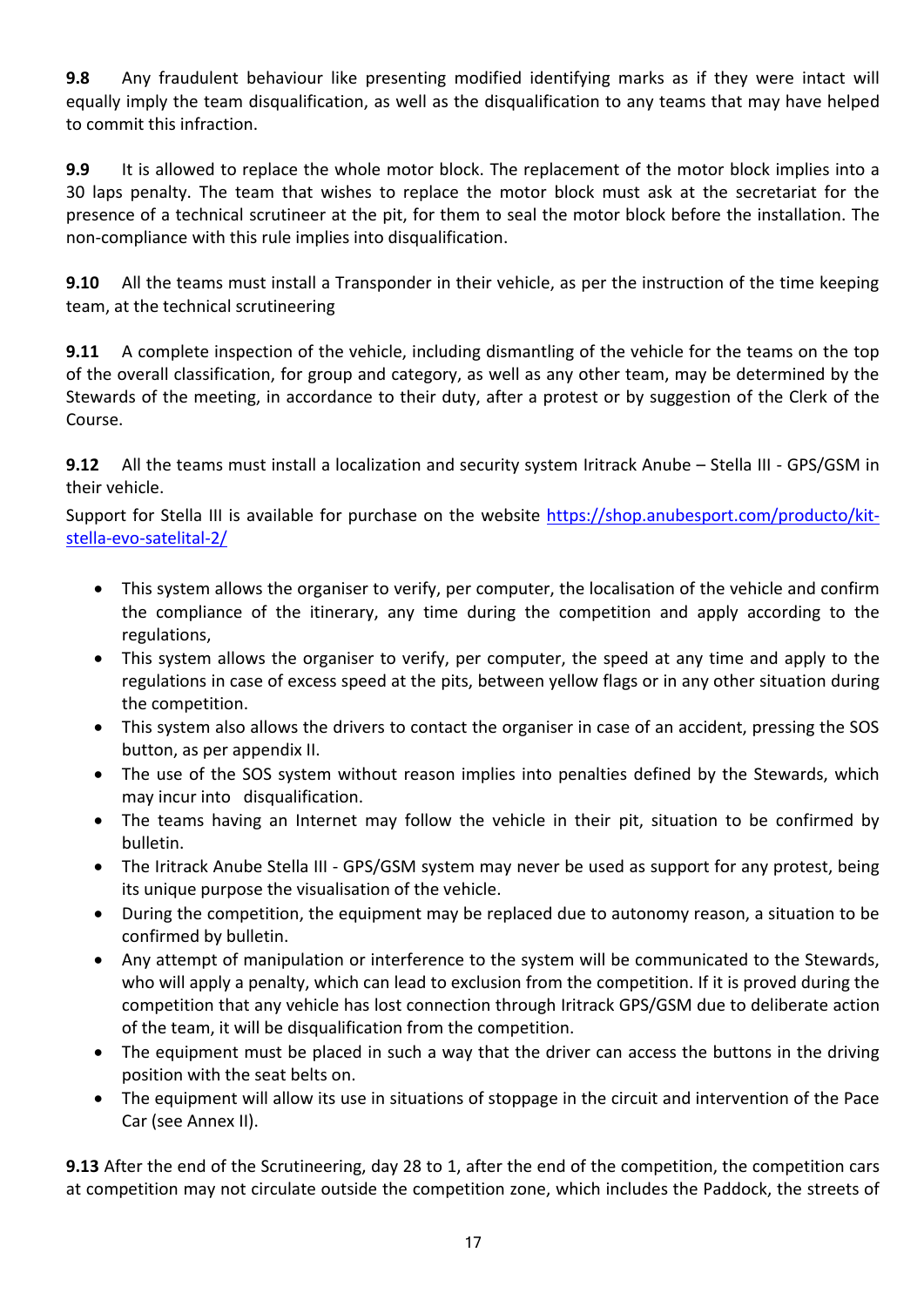the industrial zone (Rua das Indústrias, Estrada da Ribeira da Lapa, Rua do Bairro Industrial), Rede Energia petrol station, the circuit and any other itinerary provided by the organization. Any exception to this rule must be sent to the Stewards of the Meeting.

# **Article 10 PARC FERMÉ**

**10.1** The vehicles are subject to the Parc Fermé rules (all repairs or refuelling are forbidden):

• At the time that the competition finishes until the time for protests and appeals expires.

**10.2** All infractions to the Parc Fermé rules will imply into a penalty that may go up to disqualification.

#### **Article 11 PRACTICE SESSIONS**

**11.1** The Free practice and Qualifying Session period will be according to the programme of the competition and will aid the preparation of the starting grid of the competition.

**11.2** The practice session will finish the moment that a vehicle crosses the finish line (transponder).

**11.3** The practice session will be finished, independently of the number of vehicles that have concluded their session, 20 minutes after the passage of the first vehicle on the finish line, upon conclusion of the qualifying period.

**11.4** The participation in the qualifying lap is compulsory. The participation will be denied to all teams that do not complete the qualifying lap, except in cases of "force majeure", recognised and accepted as such by the Stewards of the Meeting.

**11.5** For the classification of the qualifying lap will be considered the time of the lap performed by each team.

**11.6** In case of a tie in the times of the qualifying lap between two or more teams, the best position will be given to the first team finishing the lap the fastest.

**11.7** In no circumstance is it allowed to repeat the repeat the qualifying lap.

#### **Article 12 BRIEFING**

**12.1** According to the programme of the competition.

#### **Article 13 COMPETITION**

#### **13.1 Starting grid formation**

**13.1.1** The access of the vehicles to the track will be permitted according to the timetable of the competition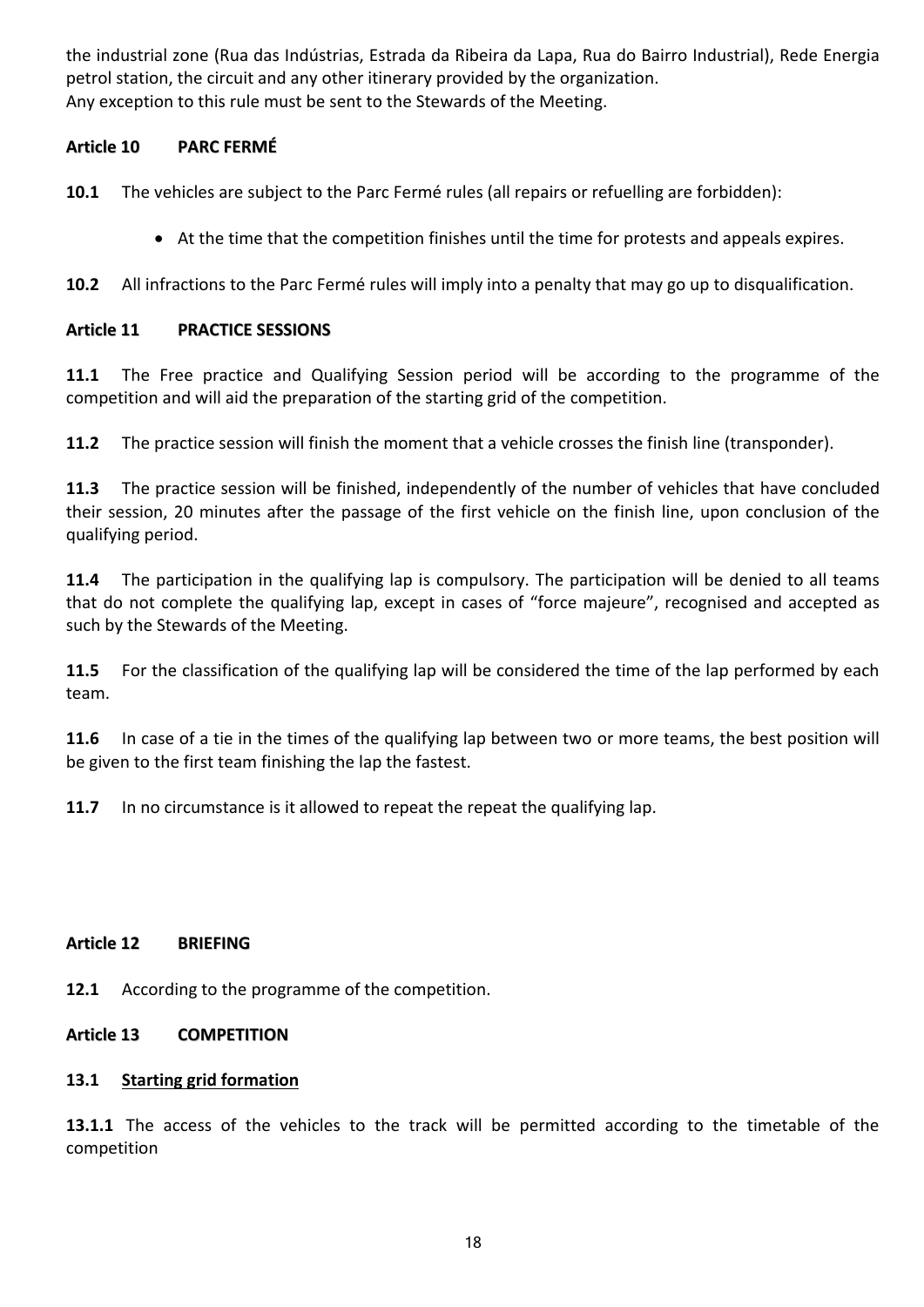**13.1.2** After leaving the boxes the vehicle will enter the track defined by the organization, to prepare the starting grid formation. The drivers should follow the instructions of the marshals to place their cars on the starting grid.

**13.1.3** All vehicles that do not exit the pit lane during the scheduled time or come back to the pits after entering the track will start from the pit lane.

**13.1.4** Any vehicle that exits the pit lane during the scheduled period (art. 13.1.1) but doesn´t reach its position on the starting grid on time (according to the timetable of the competition) will start on the last row.

**13.1.5** In any of the cases mentioned in article 13.1.3 e 13.1.4, the place on the grid corresponding to the team that did not reach it on time will be empty.

**13.1.6** Service is allowed on the grid up to 10 minutes before the start. After the 10 minutes panel indication, competitors that are still being serviced will incur on a penalty of one Lap.

**13.1.7** The grid will comprise of three vehicles per line.

# **13.2 Starting Procedures**

**13.2.1** The starting procedures will begin with the grid in its place **10'** minutes before the scheduled Starting Hour. At that moment, a 10 MIN panel will be shown, accompanied by a sonorous signal. Everybody should leave the starting area to the pit lane at this time except the driver. It is not allowed to start the engines.

**13.2.2** A **5'** panel will be shown together with a sonorous signal, 5 minutes before the starting hour. Drivers can start their engines at this time.

**13.2.3** A **1'** panel will be shown together with a sonorous signal, 1 minute before the starting hour. A **30''** panel will be shown together with a sonorous signal, 30 seconds before the starting hour.

# **13.2.4 The starting signal will be done by the lowering of the green flag, ACP flag or Portuguese flag a warning sound, and the red light to be off.**

**13.2.5** If any vehicle remains at the grid 2 minutes after the start, it will be towed to the pits by the organization.

**13.2.6** Any team that does a jump-start will be penalized with one Lap (minimum)

# **13.3 Signalling**

#### **13.3.1 Flags**

**Flags used by the clerk of the course or his assistant (Presented at the Starting Line)**

- ➢ **Starting Flag (green)**
- ➢ **Chequered Flag (black and white squares)**

**Flags used by the clerk of the course or his assistant (Presented right before the transponders Line and in places identified by an ACP tent)**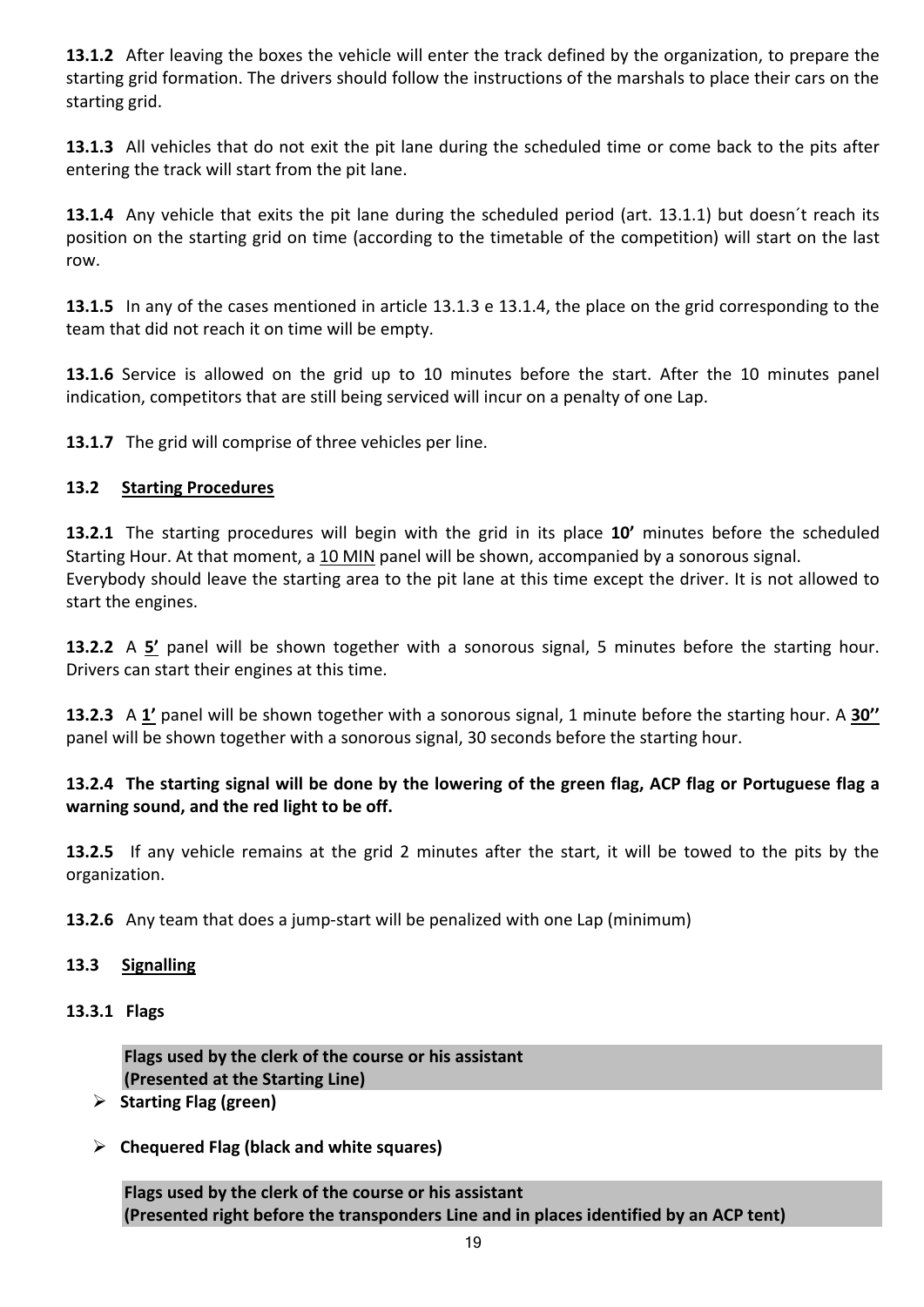- ➢ **Red Flag:** It indicates that all drivers should stop racing, therefore reducing their speed, and proceed with maximum care to the place indicated by the marshals. At the same time, a red flag will be shown at all posts.
- ➢ **Black and White Flag:** divided diagonally, presented with a black number on a white surface, will mean a warning to the driver considered with a non-sporting behaviour. It will be shown only once.
- ➢ **Black Flag:** fixed, presented with black number on a white panel The driver concerned must stop on his pit at the end of the next lap. If this warning is due to a non-sporting behaviour or any other fault, a 10 minutes (minimum) pit stop penalty will be applied.

# **Flags used at surveillance posts**

#### ➢ **Yellow Flag:** Danger

**Fixed**: Drive carefully. Do not overtake. There is an incident or accident on one side of the track **Waved:** Slow down immediately. Do not overtake. Prepare to change direction or follow an unusual line. There is an incident on the track.

In any of the above cases, overtaking is only allowed after passing by a green flag that indicates the end of the incident area.

|                                               |                                      | Penalties |
|-----------------------------------------------|--------------------------------------|-----------|
| 1 <sup>st</sup> Infraction                    | Warning                              |           |
|                                               | (communicated to the team's manager) |           |
| 2 <sup>nd</sup> Infraction                    | 1 Lap                                |           |
| 3 <sup>rd</sup> Infraction and following (for | 2 Laps                               |           |
| each)                                         |                                      |           |

Any infraction to the above will have the following penalties:

- ➢ **Red Flag** Competition stopped. Presented at all posts of the circuit simultaneously when the Clerk of the Course decides to stop the Practice session or the Competition. All drivers should cease competing and return very carefully to their pits or to the place indicated by the Marshals.
- ➢ **Green Flag** Track clear. Overtaking is possible from this point onwards.

# ➢ **White Flag**

**Fixed**: you are about to approach a slow-moving vehicle.

**Waved**: a slow-moving vehicle may be blocking the track.

➢ **Blue Flag** – Overtaking signal.

# **During Practice:**

**Fixed:** A faster car is approaching you. Let him pass.

**Waved:** A faster car is about to overtake you. Let him pass immediately

# **During the competition:**

**Fixed:** You are about to be lapped. Let the car behind overtake you.

**Waved**: You must let the car behind overtake you. You may be penalized.

The blue flag will only be waved if it has already been shown fixed, to the same driver, or under the Clerk of the Course's instructions.

# **13.3.2** . **Traffic lights**

During the night, flags will be replaced by lights with identical colours.

Intermittent light = waved flag Fixed light  $=$  fixed flag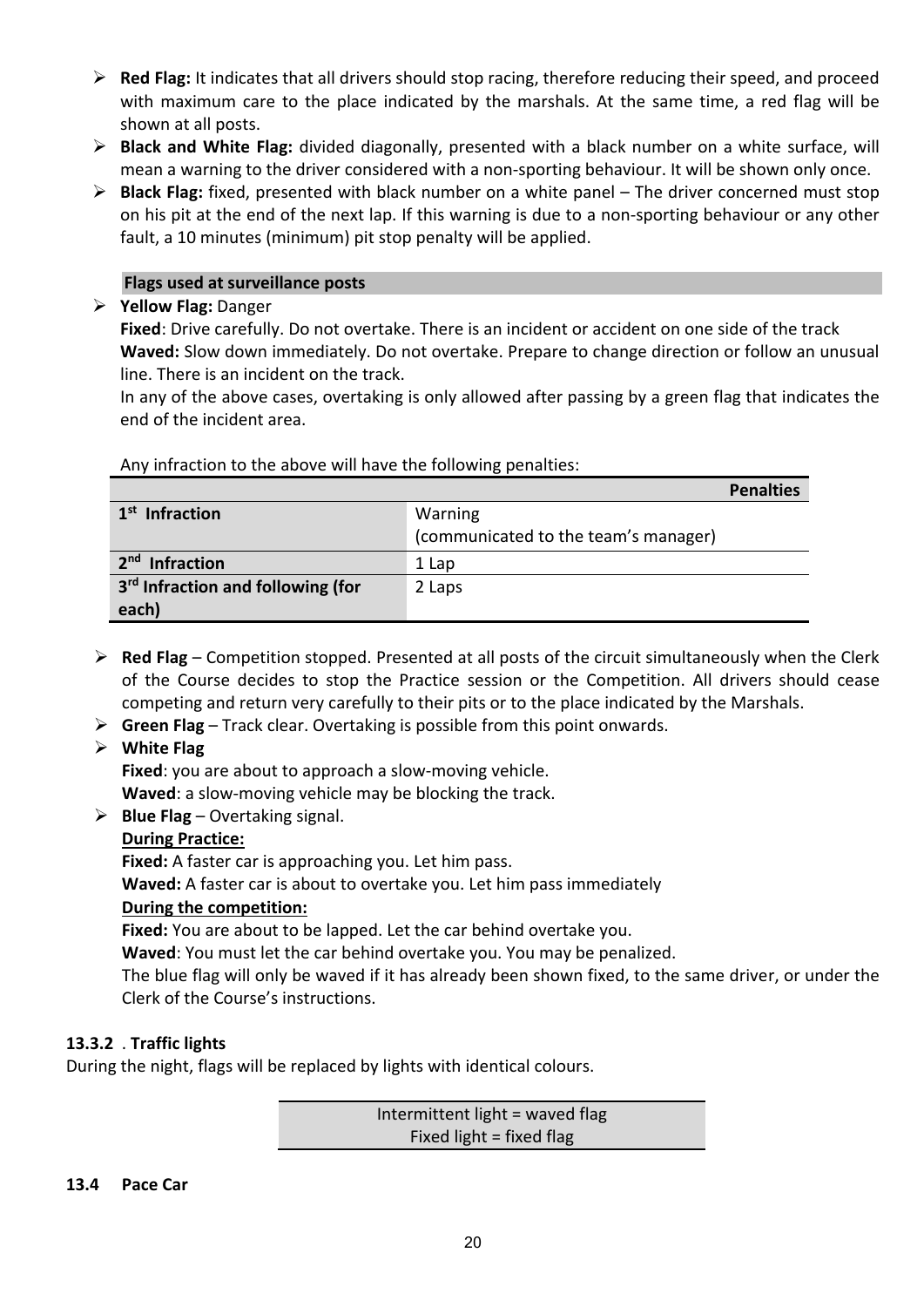**13.4.1** The PACE CAR will be used to neutralize the competition under the exclusive decision of the Clerk of the Course and whenever the competition conditions will justify it. The PACE CAR will enter the competition track on the starting grid place and the vehicle will have its signalling lights on. From that moment, all posts will show a fixed yellow flag and a "PACE CAR" plate, and Anube/Stella III equipment, show a flashing yellow light (PACE CAR IN).

Since the track is quite long (15 km), there will be placed a  $2^{nd}$  pace car (Pace Car2), in the middle of the competition track, at km 7. PACE CAR 2 will have the same tasks of PACE CAR 1. At the moment PACE CAR 2 is at the end of the queue formed by PACE CAR 1, it should turn off the lights and get off the track, for the competitors to join the queue formed by PACE CAR 1.

If necessary, PACE CAR 2 may interfere again, come back, and regroup again in safety.

**13.4.2** When the PACE CARS enter in the circuit, all vehicles should move behind it at the same speed and keeping a distance not less than 5 cars length. All overtaking is forbidden and will incur on a penalty that may go up to disqualification.

**13.4.3** Following the Clerk of the Course decision, the Marshall inside the PACE CAR will authorize, by means of signals, the overtaking of all vehicles until the first placed vehicle is behind it. These vehicles should follow at moderate speed, with no overtaking, until they reach the convoy behind the PACE CAR.

**13.4.4** As long as the PACE CARS are on track, the entry to the pits will be closed until the PACE CARS will go pass the starting line with the first placed car behind him. On the other

hand, the Marshall in charge will authorize the exit from the pits, unless the PACE CARS are crossing or about to cross the starting line with the convoy behind it.

**13.4.5** When the Clerk of the Course decides to finish the PACE CARS´s action, the lights on it will be turned off and he will enter the pit lane the next time he reaches it.

As soon as the PACE CARS leave the track, green flags will be shown at all posts, and at the same time, the Anube/Stella III equipment turns off the yellow light and displays a green light for 10 minutes (PACE CAR OUT).

**13.4.6** The laps done behind the PACE CARS are considered racing laps.

**13.4.7** If the PACE CARS is forced to stop, all vehicles behind will also have to stop on the same order as they were before stopping.

When the PACE CARS restarts, all vehicles should follow him immediately keeping the previous order.

# **13.5 Interruption of the Competition**

**13.5.1** If by reasons of "force majeure", it will be necessary to stop the competition, the Clerk of the Course (or his assistant) will show a red flag on the start / finish area. At this moment all posts will also show a fixed red flag, as well as the Anube/Stella III system has a fixed red light (STOP RACE).

**13.5.2** After the interruption of the Competition is signalled, all drivers should reduce speed and proceed either to the Starting Grid, the Parc Fermé or to the Pits, according to the indication of the Marshals.

**13.5.3** The method to be used on the restart will depend on either the number of laps or the duration of the competition already completed to the point when the competition was stopped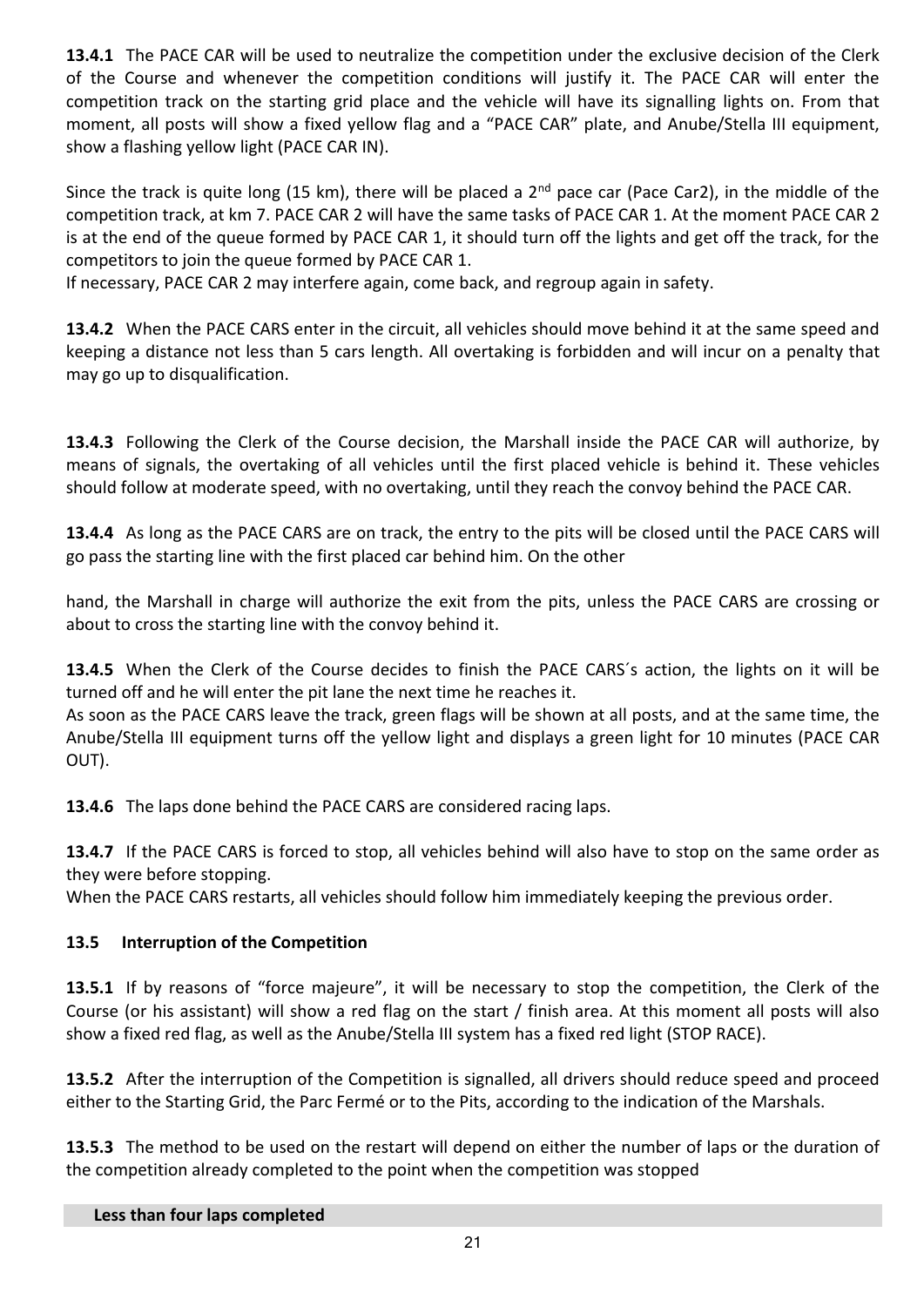- $\triangleright$  The first start will not be considered
- $\triangleright$  The length of the competition will be reduced in at least 30 minutes
- $\triangleright$  The vehicle should proceed to the starting grid on its original location.
- $\triangleright$  Service may be done on the grid until the start of the starting procedures.
- $\triangleright$  All starting procedures will be repeated (same as in article 13.2)

# **More than four laps completed and less than 22 hours of competition time**

- $\triangleright$  The competition will be considered as having two "legs" where the classification will be obtained by adding up the time done by the competitors on each leg.
- $\triangleright$  The classification of the first leg will be the one of the penultimate passage on the starting line before the interruption of the competition.
- $\triangleright$  The starting grid for the second leg will be the classification of the 1<sup>st</sup> Leg.
- $\triangleright$  Only the vehicles that started on the original grid and did not retire and were not disqualified on the 1<sup>st</sup> Leg, are allowed to start the 2<sup>nd</sup> Leg
- ➢ When the new starting hour will be announced, competitors will have 15 minutes to exit the Pit lane and proceed to the grid (according to article 13.1).
- ➢ The second leg will finish 24 hours after the start of the competition, independently of the time elapsed between the two legs.
- ➢ All starting procedures will be repeated (article 13.2)

# **More than 22 hours of competition time**

- $\triangleright$  The Clerk of the Course decides which procedure will follow. This will be communicated to the teams as soon as possible
- ➢ If the Clerk of the Course decides to end the competition at that point, the classification will be the one of the penultimate passages on the starting line before the interruption of the competition.

# **13.6 Stopping in the circuit**

**13.6.1** Any driver forced to stop his vehicle on the circuit should ensure that he is not obstructing the track.

**13.6.2** Except on his Pit, only the driver with his own tools and equipment (carried on the vehicle) can repair the vehicle. If this is not done, there will be a penalty of five (5) Laps for external help or service.

**13.6.3** If the driver considers being impossible to repair the vehicle on the track, he may request the help of the Organization to tow it back to the Pits. The penalty for this is one lap. The towing of the vehicle to the pits may also be done by another racing vehicle. In this case, no penalty will be applied.

**13.6.4** If during the tow by the organization the vehicle starts working, then it may be released but the penalty of one lap is kept. (Article 13.6.3)

# **13.7 Arrival / Finish**

**13.7.1** The finish will be signalled with a chequered flag at the start / finish line or just before it, at the transponder line.

**13.7.2** The competition will finish 24 hours after the start, at the moment a car crosses the finish line (not necessarily the first placed)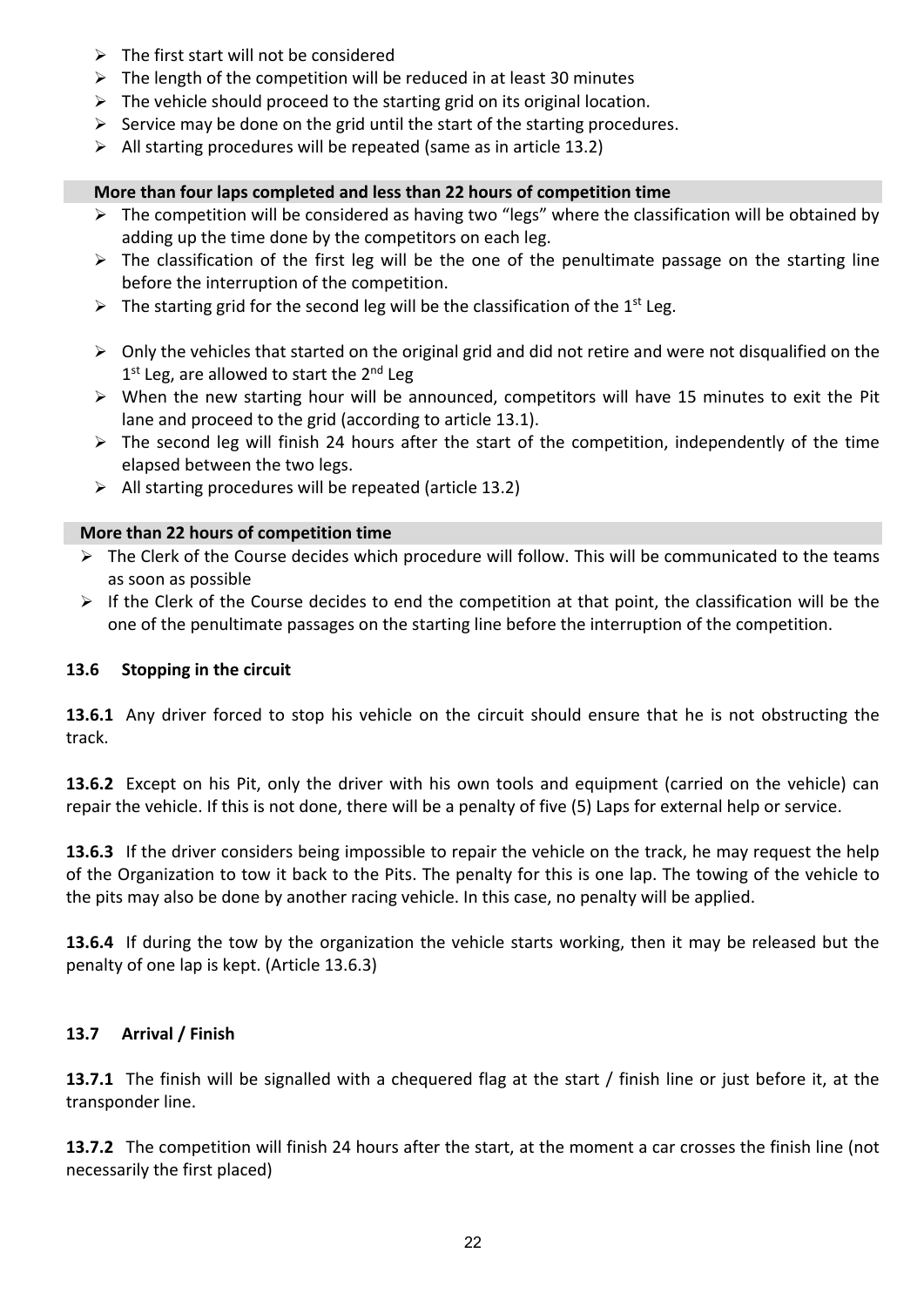**13.7.3** The vehicles (or teams) will be classified according to the laps completed and after deducting the penalties incurred. Among the ones that have completed the same number of laps, the classification will be done by the order of their last passage at the start / finish line.

**13.7.4** The Time Control will be closed **30 minutes** after the end of the competition.

**13.7.5** To be classified, teams must comply with all the following conditions:

- ➢ Passing the finish line during the time elapsed from the end of the competition until the closure of the Time Control (approximately 30 minutes).
- ➢ Will complete the last lap and cross the finish line with the vehicle moving by its own means. "Own means" are the normal means of locomotion of the vehicle (engine, transmission and wheels). Pushing, pulling or towing by another vehicle or the driver himself are not accepted. It is considered the last lap of a competitor, the lap before his last passage of the finish line. In the last 30 minutes of the competition, no tows will be allowed, either with organization or other competitors vehicles, except if necessary, and in order to put the engine working (in the maximum 100 meters).The non-compliance to this rule will imply into a penalty decided by the Stewards.
- $\triangleright$  Having completed at least 40% of the laps done by the winner of the competition after deducting any penalty laps (rounded to the inferior number if this will be an odd number) For vehicles of Promotion Category B this percentage of laps is 30%.

**13.7.6** Immediately after crossing the finish line, all competitors will have to place their vehicle in Parc Fermé following the indication of the Marshals.

**13.7.7** If a vehicle complies with article 13.7.5 and finishes the competition but is unable to reach the Parc Fermé by his own means, it will be towed by the organization or by a competitor's vehicle and will not suffer a penalty.

**13.7.8** The exit of the Pit lane to the track will be closed, immediately after the chequered Flag is shown.

# **Article 14 VEHICLE LIGHTS**

- **14.1** The following lighting devices are mandatory to be installed on the vehicles
	- ➢ **At the front**: minimum of two headlights on working conditions with low / high beams; maximum permissible 8 headlamps.
	- ➢ **At the rear:** 2 red stoplights and two orange fog lights located outside of the vehicle and on its highest point, which must be kept on during the whole competition.
	- ➢ **Extras**: 2 red taillights for stop and taillights 2 fog (red or orange) situated behind, outside the vehicle and at its highest point.
	- ➢ **Inside (front)**: the installation of LEDS or headlamps or inside the vehicle is permitted provided that the driver, in the vehicle and in competition conditions, can observe the outside rear-view mirror contrary to its position.

**14.2** All vehicles are obliged to have at least 2 headlights, 2 stoplights, and 2 fog lights working during the competition.

All vehicles that at any time during the competition, present one faulty headlight or stoplight, will be forced to stop on the Pit Area so that their crew can repair the problem.

# **Article 15 SERVICE / BOXE**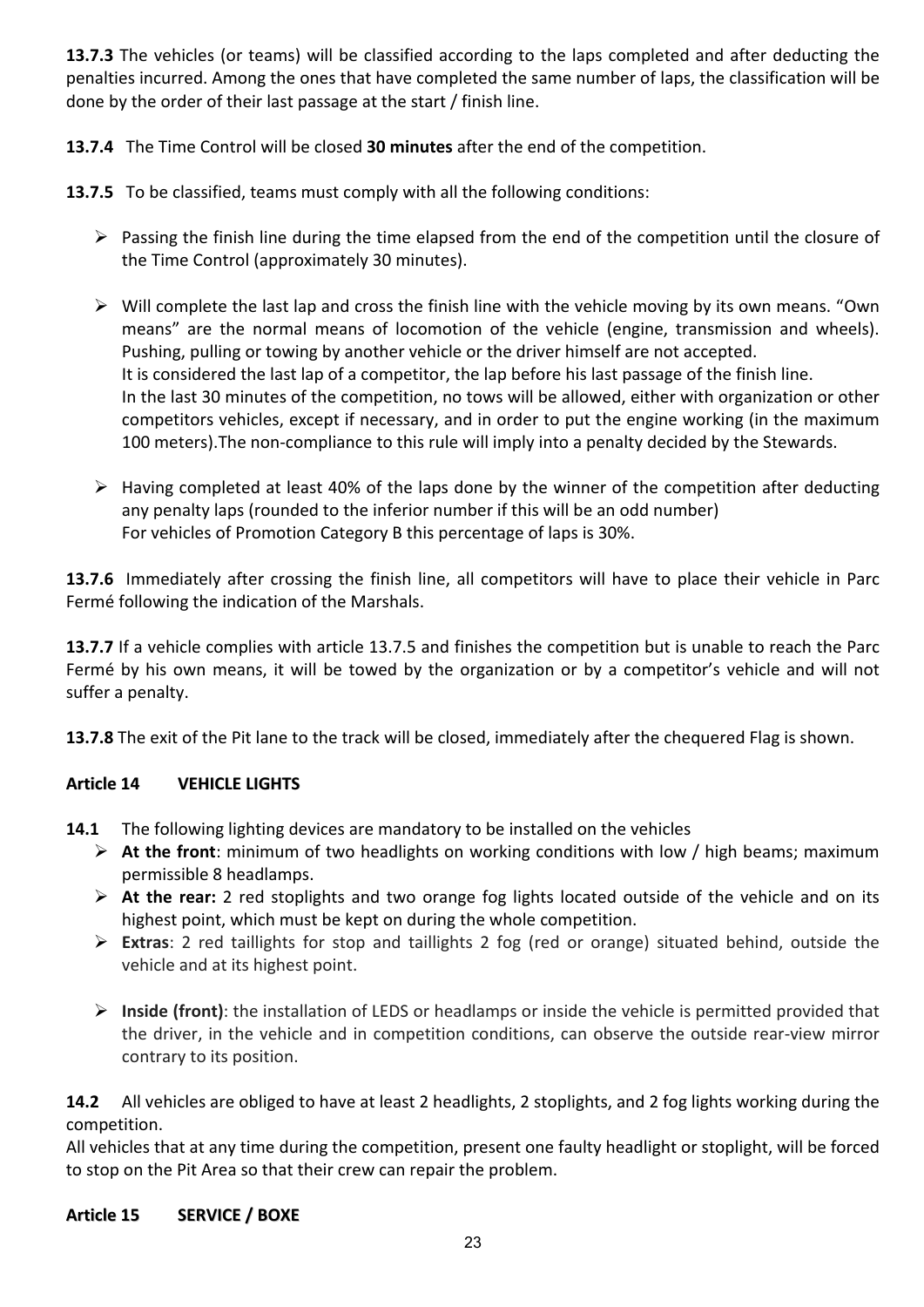**15.1** Each team will have at their disposal one covered pit area (tent) with 5 m x 5 m meters and a parking area of 5 m x 12 m behind the tent, to park a motor home trailer or a service vehicle, etc.

Each pit (tent) is equipped with 220 V electricity supply and each 3 and 3 pit (tent) is a three-phase installation. These sockets are only meant for the connection of equipment related with the necessary services to be carried out in the pit. The connection of other equipment, such as motorhomes is not permitted.

Any infraction will have the following penalties:

|                                                    | Penalties |
|----------------------------------------------------|-----------|
| 1 <sup>st</sup> infraction                         | 150€      |
| 2 <sup>nd</sup> infraction                         | 250 €     |
| 3 <sup>rd</sup> infraction and following (for each | 500€      |
| one)                                               |           |

The driver's vehicles must only be parked on the area designated for this specific purpose.

**15.2** Each team will receive 16 identification passes and/or bracelets, as follows:

- 1 Team Manager
- 4 Guest
- 6 Service
- 3, 4 or 5 bracelets for drivers

**The use of passes and bracelets must be easily seen and the use of them are mandatory during the whole competition. The use of passes not delivered by the organisation will be considered a non-sportive behaviour, being the penalty applied by the Stewards, which can lead to disqualification of the team.**

**15.3** During the practice sessions and competition, each team will be responsible for their guests' and crew's behaviour and service people in the area adjacent to the pit area.

Any infraction will have the following penalties:

|                                                 | <b>Penalties</b> |
|-------------------------------------------------|------------------|
| 1 <sup>st</sup> infraction                      | 1 Lap            |
| 2 <sup>nd</sup> infraction                      | 2 Laps           |
| 3 <sup>rd</sup> infraction and following (each) | 3 Laps           |

**15.4** The speed of the vehicles in the pits must be reduced (30 km/h maximum). Any infraction will have the following penalties:

|                                                 | <b>Penalties</b> |
|-------------------------------------------------|------------------|
| 1 <sup>st</sup> infraction                      | 1 Lap            |
| 2 <sup>nd</sup> infraction                      | 2 Laps           |
| 3 <sup>rd</sup> infraction and following (each) | 3 Laps           |

**15.5** It is allowed for the teams to communicate with their drivers by means of a mobile phone or radio. In this last case, the radio frequency used must not interfere with the organization's communication system.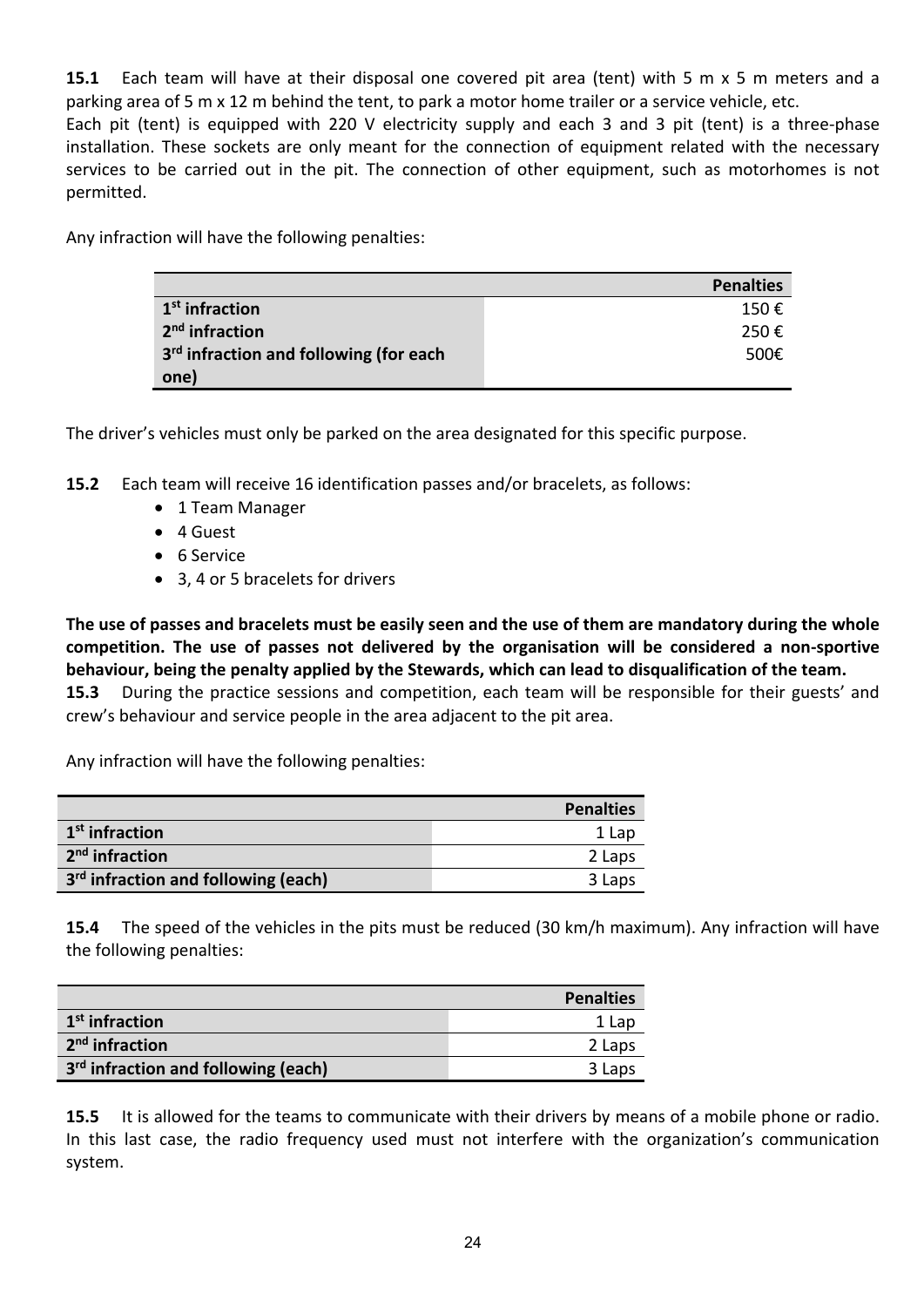**15.6** Once outside of the pit area, only the driver is allowed to perform repair on his vehicle using all means that are carried on-board. Failure to comply will imply a 5 Lap penalty.

# **Article 16 FUEL AND REFUELLING IN THE CIRCUIT**

**16.1** Refuelling during practice and competition at the petrol station inside the circuit will be of the team's responsibility, **which must only use diesel or unleaded petrol 98 from Rede Energia, provided by the Organisation.** Teams may use their own refuelling systems, provided that the safety rules are created, provided that the fuel used is the one from the organisation.

Before the beginning of the competition, teams may access the refuelling zone. Competition vehicles are not allowed to drive out of the area of the competition (paddock, pit lane and circuit).

The timetable of the refuelling zone is as follows:

25 – 10h00-22h00 (access through the circuit or outside)

26 – 07h00-22h00 (access through the circuit or outside)

27 and 28 – 12h00 to 27 up to 14h00 to 28 (access through the circuit)

**16.2** Refuelling will take place on a designated area, distant from the pits and equipped with safety conditions provided by the Organization. Any infraction will have a penalty that can go up to the team's **disqualification**. In the case the competitor has run out of fuel in the pit box, he must ask another competitor to tow him to the refuelling zone or he can ask for a towing vehicle of the organisation, but this implies into 2 (two) laps of penalty. The refuelling inside the pit box is considered a very serious attitude, which incurs into a penalty up to **disqualification** and may be ground for prosecution at the federations. **The storage of fuel in the pits is also prohibited.**

**16.3** Access to the "Refuelling Area" is allowed only to 3 service members, identified with a safety vest "Refuelling", **and one service car "PADDOCK".**

During refuelling, by own means, one assistant must be held permanently in the area reserved for fuel storage with a fire extinguisher (5 kg) and cannot intervene with the car, except in case of fire. At least two of the assistants (direct contact to the vehicle) must wear fireproof suits, leather gloves and boots covering the whole body. In the competition of using helmet we recommend the complete version with visor. If a different helmet is chosen (without visor) or balaclava, googles must be used.

In case of refuelling with means of the organisation (at place), it is not necessary any equipment referred above (suits, fire extinguishers, etc.) besides the mandatory vests.

**16.4** Any kind of intervention on the car during the refuelling is prohibited in the fuel zone.

**16.5** Refuelling can only start when the driver and co-driver, are outside the car. In the competition it is raining, drivers may remain inside but must take off the protection belts.

**16.6** Refuelling must be done with the engine off.

**16.7** In case of supplies made by the team itself, both systems are authorized for supply of vehicles, mechanical pump driven manually, or the system by gravity, whereas in the latter it is mandatory to place a handgun or tap on the hose end.

The mechanical pump should consist of a tube from the fuel tank into the tank of the vehicle and must have a handgun or tap the side of the tank car.

The fuel tank (drum or jerry can) and the vehicle must have a connection to earth.

# **16.8 Refuelling Procedures:**

- $\triangleright$  Earth ground
- $\triangleright$  The assistant manager holds the fire extinguisher his hands
- $\triangleright$  Stop the engines immediately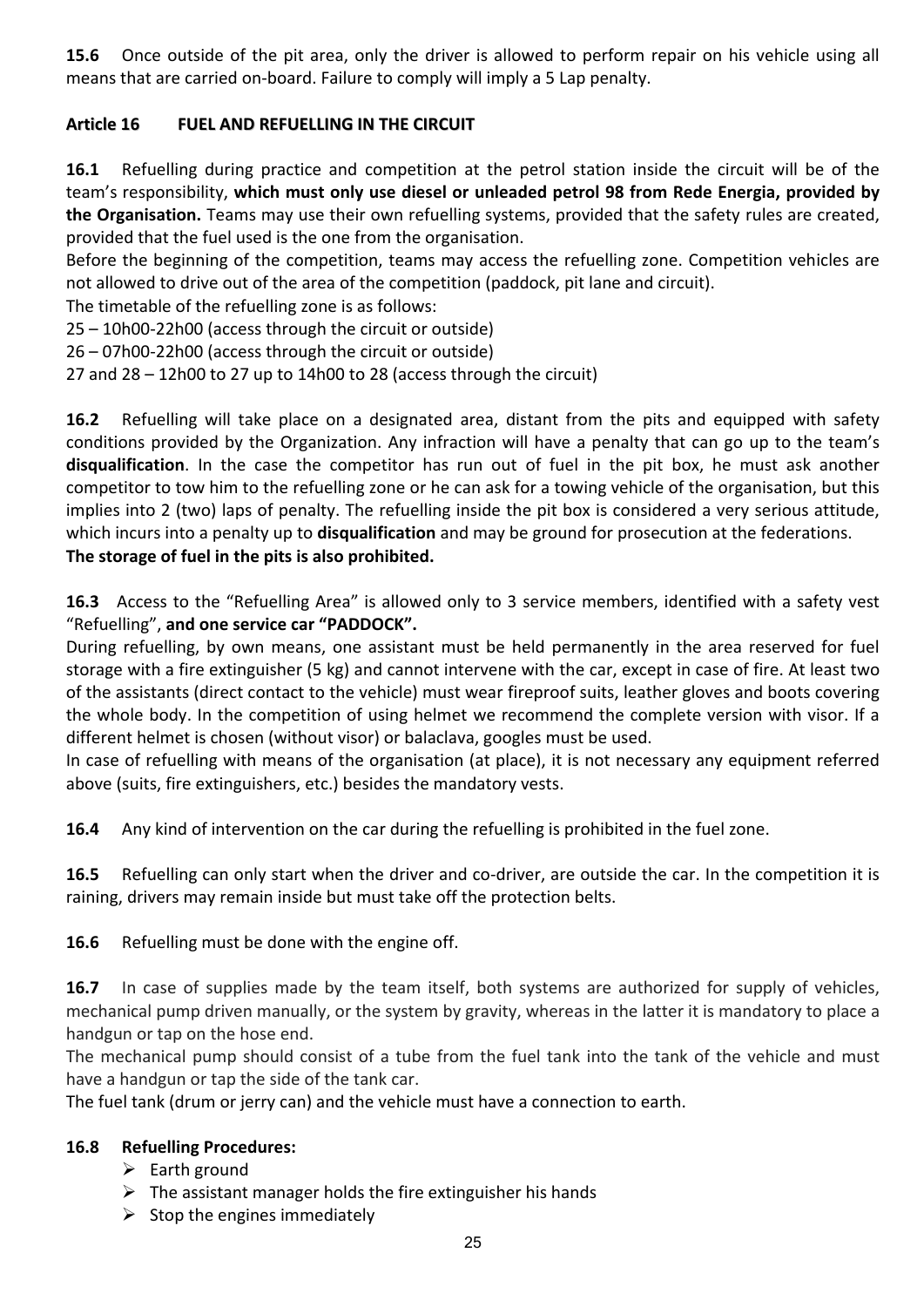- $\triangleright$  Unload and take away drivers and co-drivers
- $\triangleright$  Refuel safely

**16.9 Stopping is required at the exit of Refuelling Area. The non-compliance of this rules implies into one (1 lap penalty). Competitors will only be authorized to enter the track provided that their safety is assured and that all the drivers are duly equipped and have their seat belts fastened. Competitors must follow the marshals' instructions on place.**

# **Article 17 PENALTIES OVERVIEW**

# **17.1 Participation denied**

| <b>Article</b> |                                                                            |
|----------------|----------------------------------------------------------------------------|
| 9.2            | Late arrival to the initial technical scrutineering (more than 30 minutes) |
| 9.5            | Vehicle fails to pass the initial technical scrutineering                  |
| 11.4           | Not able to complete a minimum of one qualifying lap on the Qualifying     |
|                | session                                                                    |

# **17.2 Disqualification**

| <b>Article</b> |                                                                            |
|----------------|----------------------------------------------------------------------------|
| 2.2            | Driving in the opposite direction of the competition (*)                   |
| 3.7            | Co-pilot intervention in the vehicle                                       |
| 3.11           | Exceeding driving time in 1 hour ( $2rd$ infraction)                       |
| 3.13           | Not stopping at the control located outside the pits $(3^{rd}$ infraction) |
| 3.16           | Failure to wear a helmet or competition suit (2nd infraction)              |
| 3.17           | Unsportsmanlike attitudes (CCD decision)                                   |
| 4.11           | Exhaust gases ( $2rd$ infraction)                                          |
| 9.7            | Absence of one identifying mark                                            |
| 9.8            | Fraudulent identifying marks                                               |
| 10.2           | Infraction to the Parc Fermé rules                                         |
| 13.4.2         | Overtaking while the pace car is on track                                  |
| 16.2           | Refuelling outside the designated area                                     |

*(\*) penalty that may not lead to* **disqualification**

# **17.3 Penalty in Laps**

| <b>Article</b> |                                                                                                                 | <b>Penalties</b> |
|----------------|-----------------------------------------------------------------------------------------------------------------|------------------|
| 2.3            | Driving outside the track                                                                                       | 1 lap $(*)$      |
| 3.5            | 2 pilots on board different teams                                                                               | $1$ lap          |
| 3.6            | Pilot and co-pilot not registered on board<br>2 laps                                                            |                  |
| 3.9            | Changing drivers outside their own pit area                                                                     | 1 lap            |
| 3.11           | Duration of the driving shift exceeded:                                                                         |                  |
|                | For each 15 minutes ( $1rd$ infraction)                                                                         | 1lap             |
| 3.13           | Not stopping at the control in the exit of the Pit lane<br>$\geq 1^{st}$ infraction<br>$\geq 2^{nd}$ infraction | 2laps            |
|                |                                                                                                                 | 5 laps           |
| 4.11           | Exhaust gases                                                                                                   | 2 laps           |
| 7.6            | Missing identification bracelet                                                                                 |                  |
|                | 1 <sup>st</sup> infraction<br>➤                                                                                 | 1 lap            |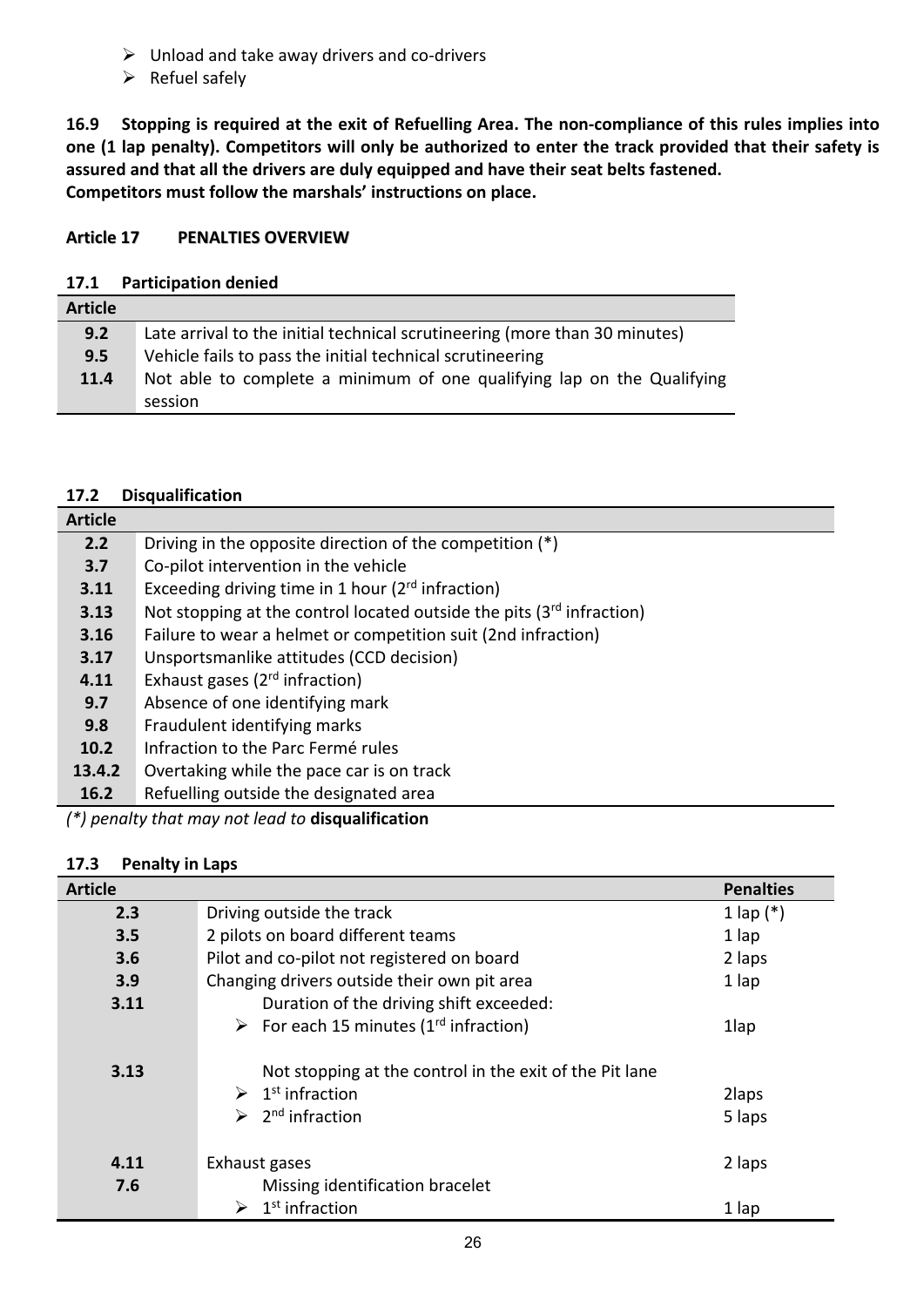|               | $\geq 2^{nd}$ infraction                                                | 2 laps      |  |  |
|---------------|-------------------------------------------------------------------------|-------------|--|--|
|               | $\triangleright$ 3 <sup>rd</sup> infraction and following (each)        | 5 laps      |  |  |
| 9.11          | Replacement of the engine block                                         | 30 laps     |  |  |
| 13.1.6        | Service at the starting grid after the 10' panel is shown<br>1 lap      |             |  |  |
| 13.2.6        | Jump start                                                              | 1 lap $(*)$ |  |  |
| 13.3.1        | 2 <sup>nd</sup> infraction<br>1 lap                                     |             |  |  |
|               | 3 <sup>rd</sup> infraction and following (each)                         | 2 laps      |  |  |
| 13.6.2 / 15.6 | External assistance outside the pits                                    | 5 laps      |  |  |
| 13.6.3        | Towing by an Organization's vehicle to the petrol station               | 2 laps      |  |  |
| 13.6.4        | Release of the vehicle during towing service<br>1 lap                   |             |  |  |
| 15.3          | Incorrect behaviour by any team member                                  |             |  |  |
|               | $\triangleright$ 1 <sup>st</sup> infraction                             | 1 lap       |  |  |
|               | $\triangleright$ 2 <sup>nd</sup> infraction                             | 2 laps      |  |  |
|               | $\triangleright$ 3 <sup>rd</sup> infraction and following (each)        |             |  |  |
| 15.4          |                                                                         |             |  |  |
|               | Speeding in the Pit lane                                                |             |  |  |
|               | $\triangleright$ 1 <sup>st</sup> infraction<br>$\geq 2^{nd}$ infraction | 1 lap       |  |  |
|               | 2 laps                                                                  |             |  |  |
|               | $\triangleright$ 3 <sup>rd</sup> infraction and following (each)        | 3 laps      |  |  |
| 16.9          | No stop at the exit of boxes                                            | 1 lap       |  |  |

*(\*) minimum*

# **17.4 Monetary Penalties**

| <b>Article</b> |                                                               | <b>Fine</b>      |  |
|----------------|---------------------------------------------------------------|------------------|--|
| 7.4            | Missing or wrong location of one competition plate or panel   | 10% of the entry |  |
|                | (each)                                                        | fee.             |  |
| 7.4            | Missing or wrong location of two competition plates or panels | 20% of the entry |  |
|                | (each)                                                        | fee.             |  |
| 7.5            | Missing driver names and flags                                | 10% of the entry |  |
|                |                                                               | fee              |  |
| 9.2            | Delay to the initial scrutineering                            |                  |  |
|                | $\geq 1$ -15 minutes                                          | 150€             |  |
|                | 16 - 30 minutes                                               | 250€             |  |
|                |                                                               |                  |  |
| 9.4            | 100€<br>Exceeding time between ADM and scrutineering          |                  |  |
| 15.1           | Assistance / Boxes (three-phase electricity)                  |                  |  |
|                | 1st infraction<br>➤                                           | 150€             |  |
|                | 2nd infraction<br>➤                                           | 250€             |  |
|                | $\triangleright$ 3rd infraction and following                 | 500€             |  |

# **17.5 Penalties according to the judgment of the Stewards**

| <b>Article</b> |                                                                      |
|----------------|----------------------------------------------------------------------|
| 2.3            | Driving outside the track, especially if not the first time          |
| 9.12           | Fraudulent attitude with the Anube / Stella III System               |
| 10.2           | Parc Ferme                                                           |
| 11.4           | Not completing at least one qualifying lap in the qualifying session |
| 3.17           | Incorrect, fraudulent, or disloyal attitude                          |
| 13.7.4         | Towing at the last 30 minutes of the competition                     |

**Article 18 CLASSIFICATION**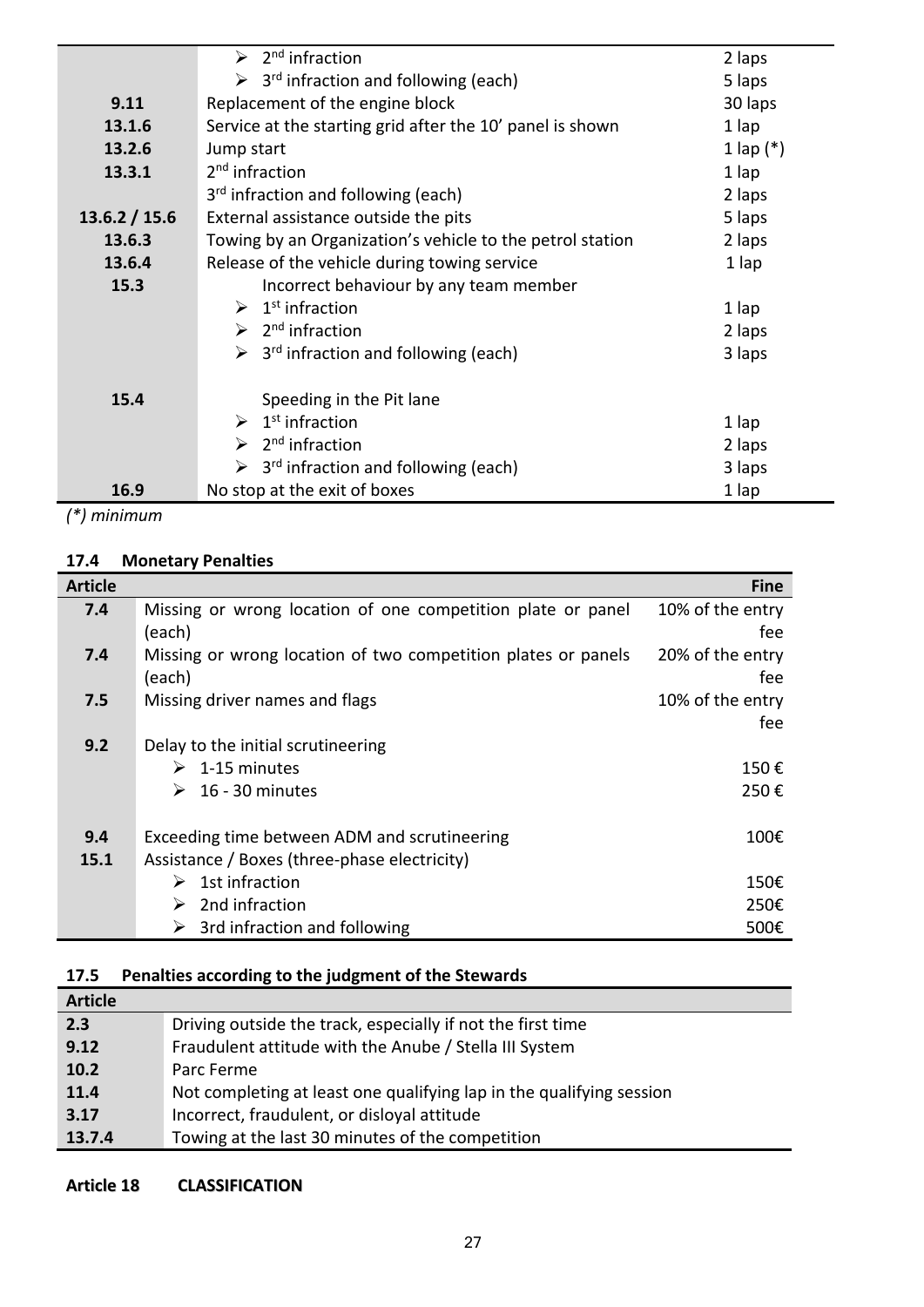**18.1** The vehicles will be classified according to the number of completed laps done on the circuit, after deducting any competition penalties expressed in laps. Among the teams that accomplish the same number of laps, the classification will be considered according to the order of the last passage on the finish line. If there is still a tie, the tie will be broken by the best lap verified in the competition, not in practice, and if the tie remains, the time of the following laps, 2nd, 3rd, etc. will be considered.

**18.2** The Qualifying and Competition standings will be posted on the Official Notice Board according to the timetable in the programme of the competition.

**18.3** The deadline for presenting any protests regarding these classifications will be posted 30 minutes after the previous posting.

**18.4** The overall standings will involve all classified vehicles, independently of their Group or Category.

# **Article 19 PROTESTS / APPEALS**

According to the Chapter XIII and XV of the International Sporting Code.

# **Article 20 PRIZE LIST**

# **Podium ceremony and prize giving ceremony**

A podium ceremony will be held at the end the competition.

The first **3** classified will pass the podium in reverse order of the classification, **followed by the winners of the groups and promotions** and at least de rest of the classified by classification.

The trophies will be delivered at this ceremony, except if the weather conditions do not allow it.

The Clerk of the Course may change the presented order.

# **20.1 Prize List**

# **20.1.1 General Classification**

| 1 <sup>st</sup> to 10 <sup>th</sup> Classified | Trophies |
|------------------------------------------------|----------|
|------------------------------------------------|----------|

# **Article 20.1.2 Classification by Groups**

| $1st - 3rd$ Group T1              | Trophies        |
|-----------------------------------|-----------------|
| $1st - 3rd$ Group T2              | Trophies        |
| $1st - 3rd$ Group T3              | Trophies        |
| $1st - 3rd$ Group T4              | <b>Trophies</b> |
| $1st - 3rd$ Promotion A           | Trophies        |
| $1st - 3rd$ Promotion B           | <b>Trophies</b> |
| $1st - 3rd$ Promotion E           | <b>Trophies</b> |
| $1st$ Promotion E – Diesel        | <b>Trophies</b> |
| $1st$ Promotion E – 2-wheel drive | <b>Trophies</b> |
| 1 <sup>st</sup> Women's Team      | <b>Trophies</b> |
| 1 <sup>st</sup> Class             | <b>Trophies</b> |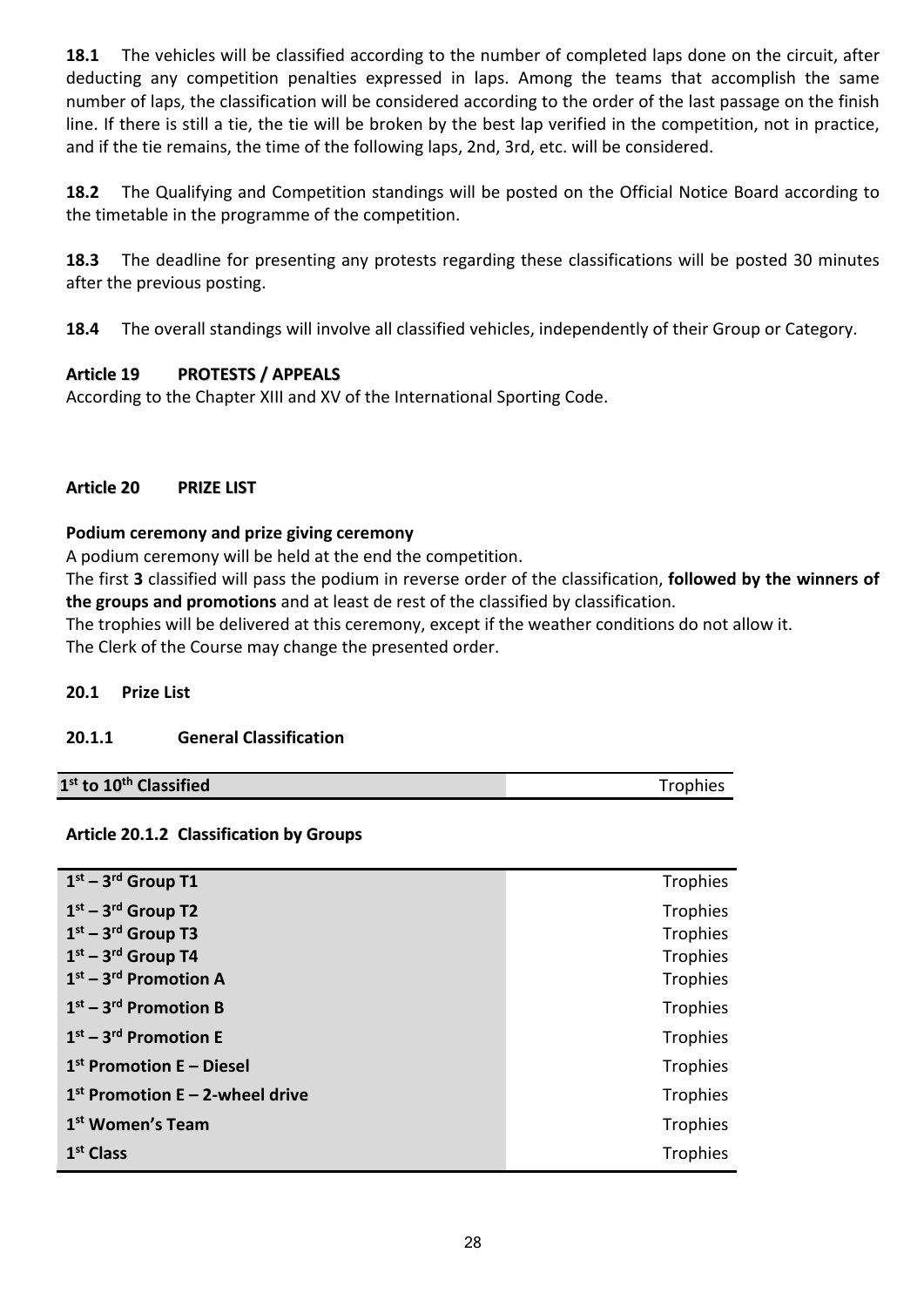**20.2** The drivers, that don't present themselves personally at the ceremony will lose their right to the trophies, even though it doesn't imply in any change of the classification of the other drivers and their respective prizes.

# **Article 21 VARIOUS**

**21.1** For safety reasons, it is strictly forbidden for all aerial transports to land in the Parc Fermé area, Start and Finish areas and Service area.

For the same reasons, it is forbidden for any non-authorized aircraft to fly over the competitors while they are on the track

# **Article 22 ANTIDOPING CONTROL**

**22.1** According to the regulations, the anti-doping Control will be performed at the Health Centre of Fronteira.

# **Article 23 SAFETY**

# **23.1 Fire Extinguisher**

It is obligatory the existence of a fire extinguisher of at least 6 kg inside each pit. These fire extinguishers will be submitted to Scrutineering.

# **23.2 SOS**

In case of accident, and to set the safety and rescue means, competitors should use the mobile number (SOS) **+ 351 912 201 545**, which is showed in their identification bracelets and on a sticker that must be affixed on the hood.

# **Article 24 PRESENCE PLAN OF THE COMP. RELATIONS OFFICERS**

| Day          | <b>Time</b>     | <b>Place</b>                                                     |
|--------------|-----------------|------------------------------------------------------------------|
| November, 25 | $10h00 - 17h30$ | Administrative checks and scrutineering                          |
| (Thursday)   | 19h00           | <b>Briefing</b>                                                  |
|              |                 |                                                                  |
| November, 26 | $09h00 - 20h30$ | Secretariat / PC Course                                          |
| (Friday)     |                 |                                                                  |
|              |                 |                                                                  |
| November, 27 | $10h00 - 00h00$ | At the competition's secretariat / PC Course                     |
| (Saturday)   | From 13h00 on   | At the start grid of the BP Ultimate 24 Horas $TT - Vila$ de     |
|              |                 | Fronteira                                                        |
|              |                 | PC Course / Boxes                                                |
|              | $00h00 - 13h00$ | At the Secretariat / PC Course                                   |
| November, 28 | From 14h00 on   | At the finish of the BP Ultimate 24 Horas TT - Vila de Fronteira |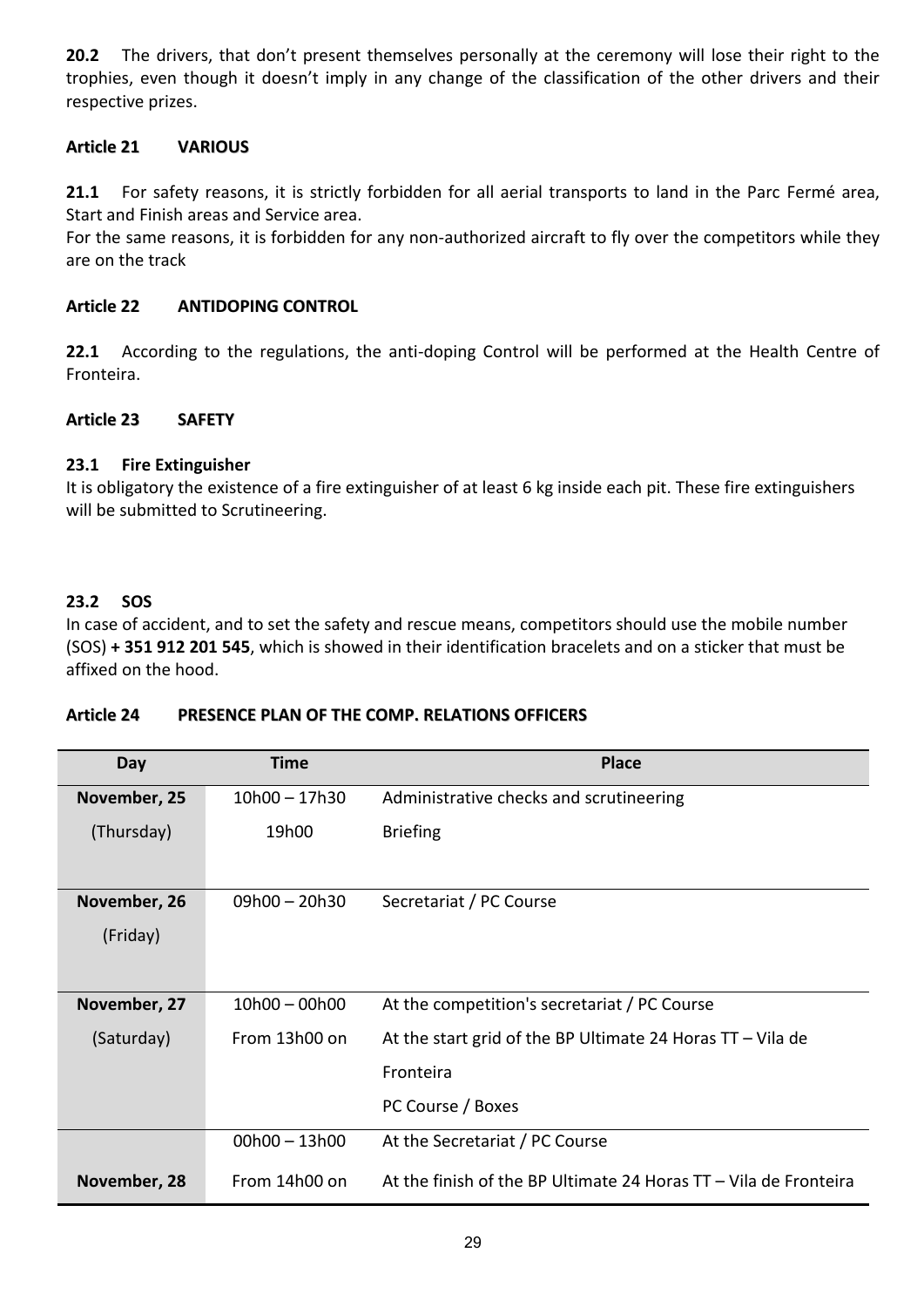

**Silvério Gonçalves Fernando Mira Marco Assunção**



cell phone contact:



**APPENDIX I**

**ADVERTISING AREAS (Article 5)**



- 1. Complete windshield band. Compulsory
- 2. 2 competition plates, specifically located at the front and rear of the vehicle. Compulsory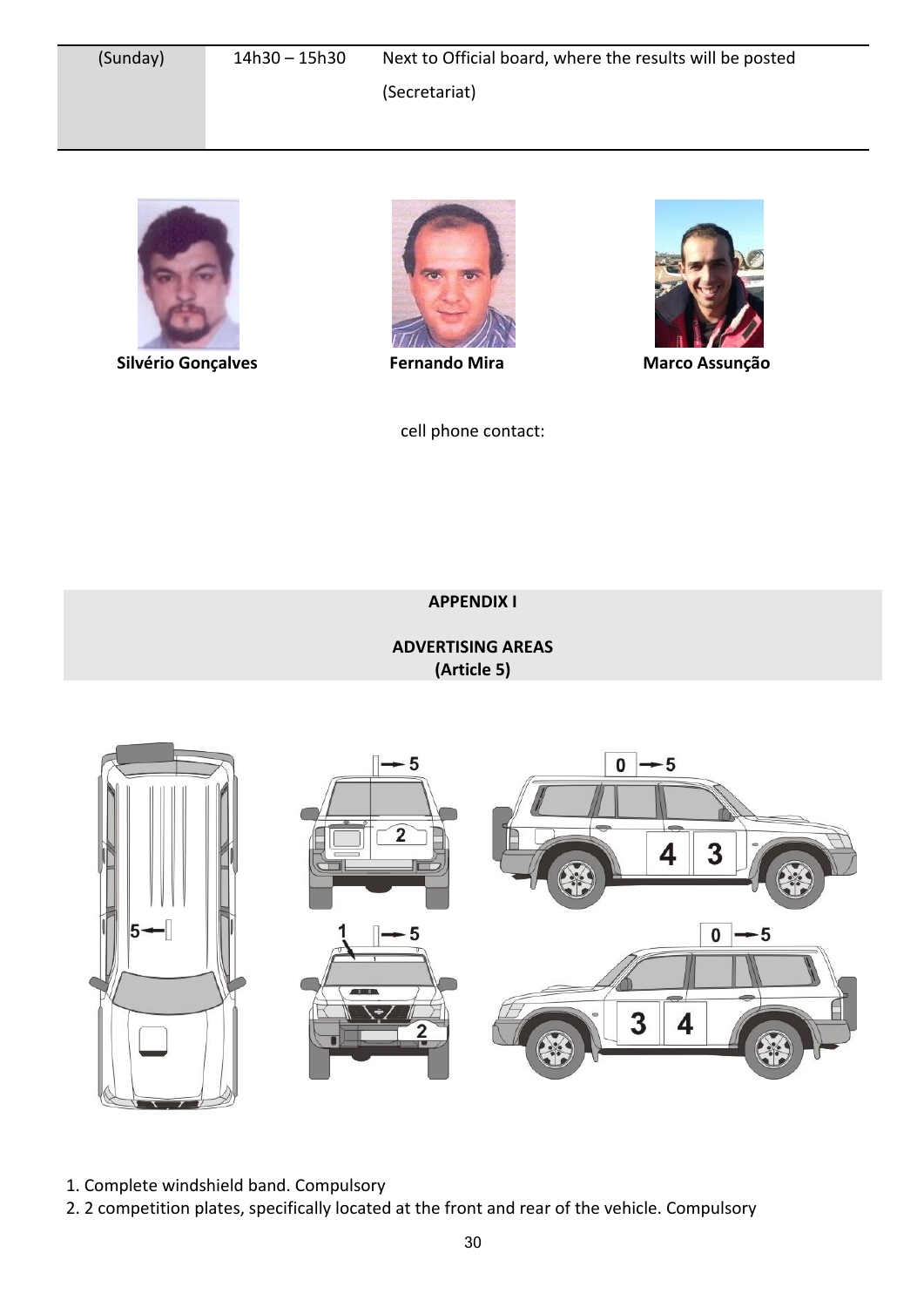- 3. 2 panels with the competition numbers (50x52 cm). Compulsory
- 4. 2 panels (50x52 cm) with the optional advertising.
- 5. 2 panels with the competition numbers **(lightened)** located on top of the roof (30x30 cm). Compulsory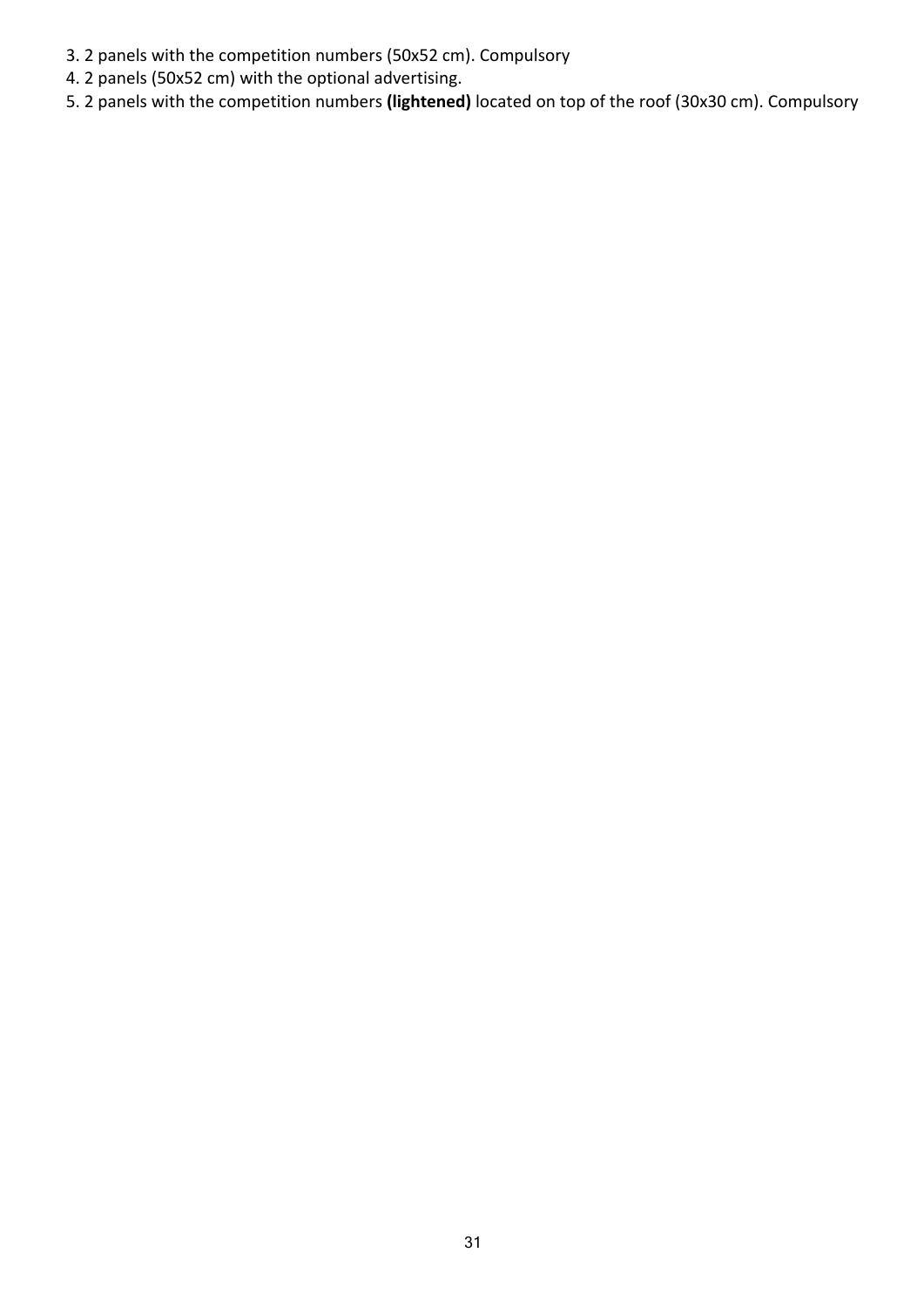#### **APPENDIX II**

# **LOCALISATION AND SECURITY EQUIPMENT GPS/GSM – ANUBE – STELLA III**

Tba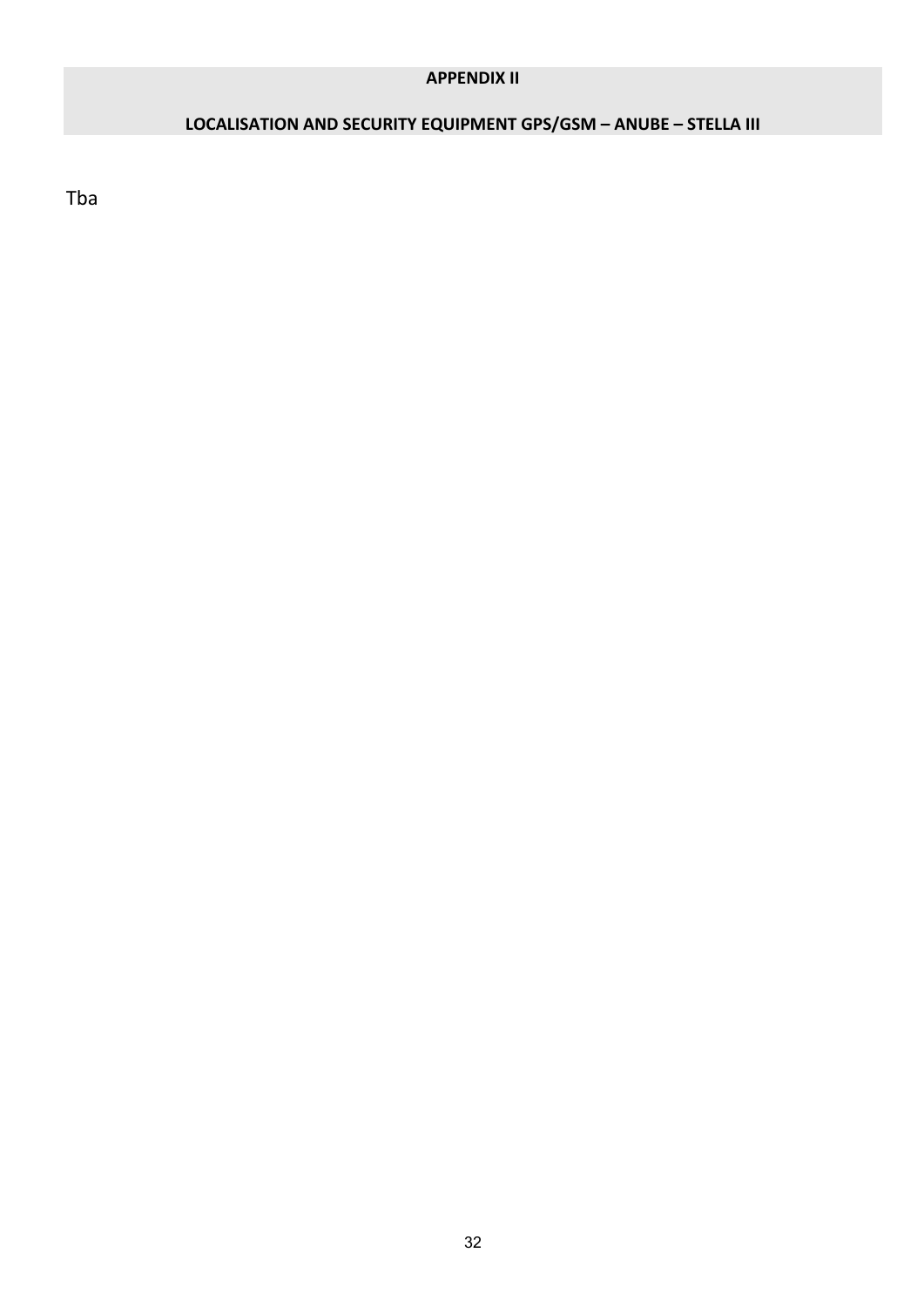# **APPENDIX III**

# **PADDOCK LAYOUT**

Tba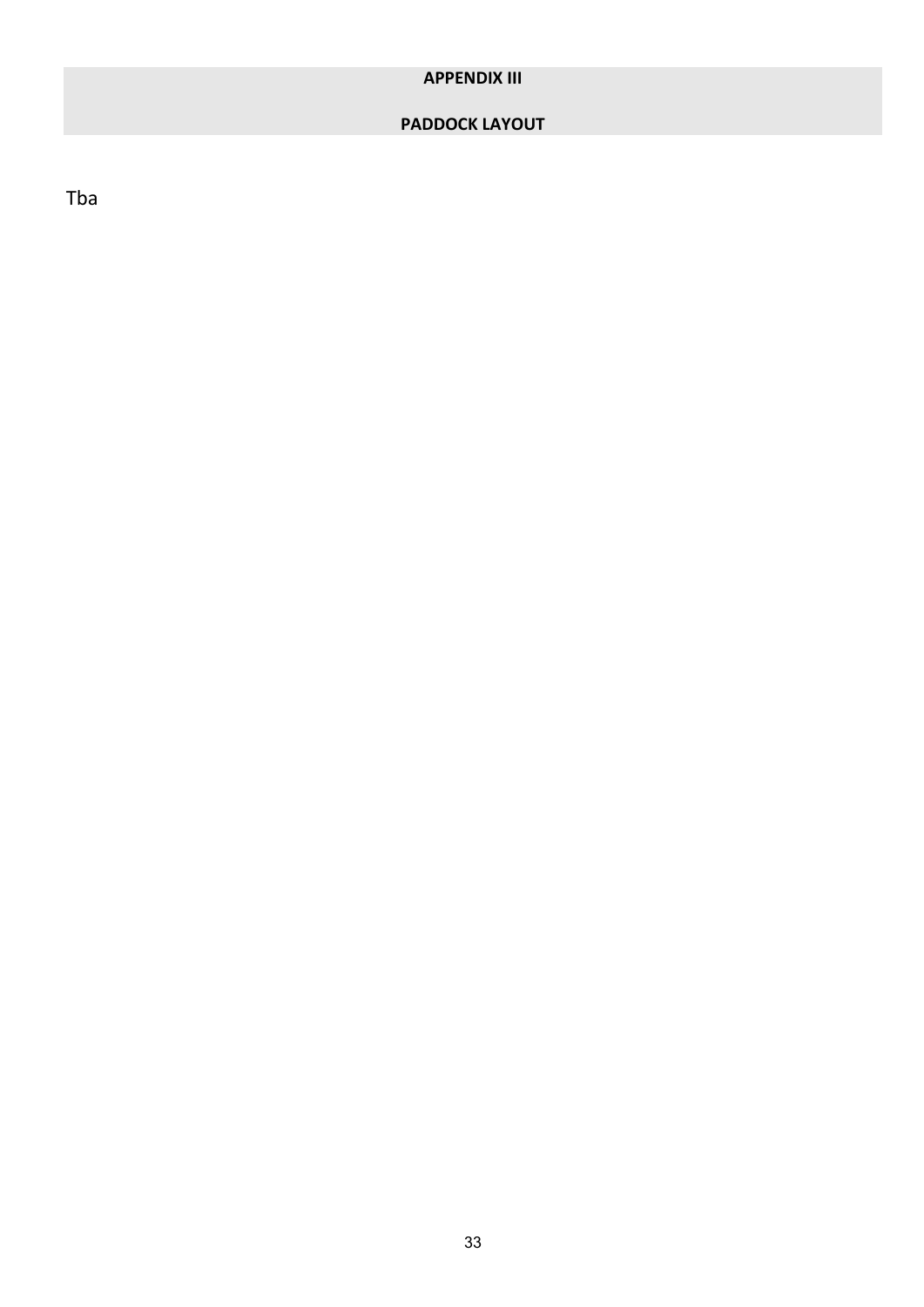#### **APPENDIX IV**

# **COVID 19 - CONTINGENCY PLAN**

Tba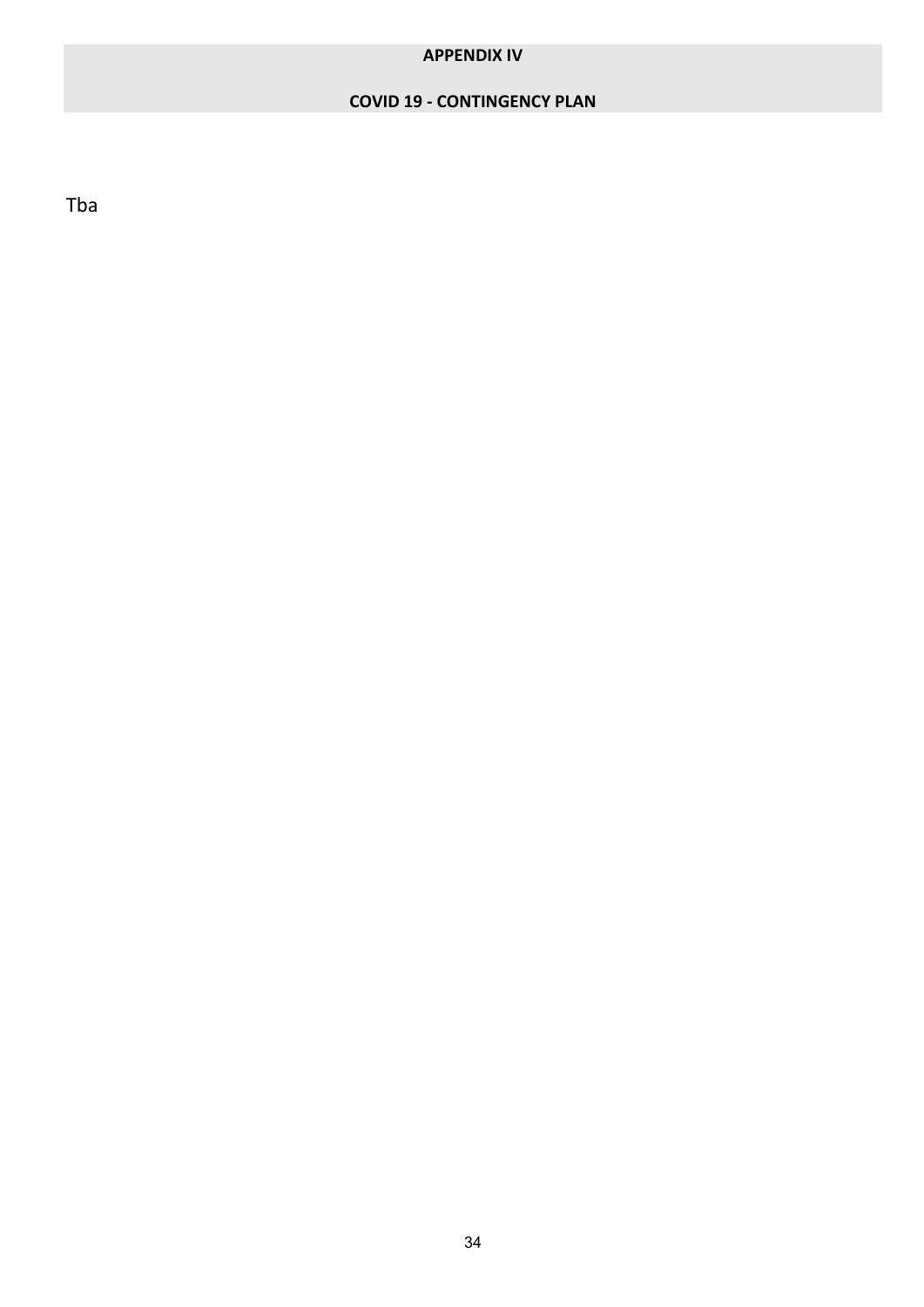#### **APPENDIX V**

#### **SECURITY PLAN**

# SAFETY PLAN

# **1 – Location of the race control**

Fronteira Industrial area – 39° 3.169'N / 7° 38.424'W

#### **2 – Key personnel**

| $\bullet$ | Clerk of the Course - 24 Horas TT Vila de Fronteira        |                             |  |
|-----------|------------------------------------------------------------|-----------------------------|--|
|           | Orlando Romana                                             | - Tel. +351 917 289 861     |  |
| $\bullet$ | Deputy Clerk of the Course - 24 Horas TT Vila de Fronteira |                             |  |
|           | Jaime Santos                                               | $-$ Tel. $+351$ 917 343 864 |  |
|           | • Clerk of the Course - 4 Horas TT SSV                     |                             |  |
|           | Nuno Castel-Branco                                         | - Tel. +351 964 053 294     |  |
|           | Deputy Clerk of the Course - 4 Horas TT SSV                |                             |  |
|           | Márcio Santos                                              | $-$ Tel. $+351$ 963 828 737 |  |
|           | • Chief Medical Officer - 24 Horas TT / 4 Horas TT         |                             |  |
|           | Dr. Pedro Barradas                                         | $-$ Tel. $+351$ 964 065 446 |  |
|           | Safety Officer- 24 Horas TT / 4 Horas TT                   |                             |  |
|           | Jaime Santos                                               | - Tel. +351 917 343 864     |  |
|           | Deputy Safety Officer - 24 Horas TT / 4 Horas TT           |                             |  |
|           | <b>Bruno Vilela</b>                                        | $-$ Tel. $+351$ 969 541 894 |  |

# **3 – Chief Track Marshal**

• Hugo Lourenço – Tel. +351 969 038 747

#### **4 – Safety services in the area of each selective section**

- National Guard (GNR) Tel. + 351 245 604 135
- Portalegre Hospital Tel. + 351 245 301 000
- Fronteira Health Centre Tel. +351 245 600 010
- Towage Tel. + 351 707 509 510

# **5 – Radio communication system**

Five radio channels under Race Control supervision

- Channel  $1 4x4$  vehicles
- Channel 2 Track Marshal's
- Channel 3 Pit entrance and exit control
- Channel 4 Medical Team
- Channel 5 Stewards

# **6 – 4x4 vehicles**

- 2 pace car
- 42 vehicles 4x4

# **7 – Track Marshals'**

- 45 marshals' posts (2 elements each)
- Each post is equipped with radio and track flags. During the night the flags will be replaced by traffic lights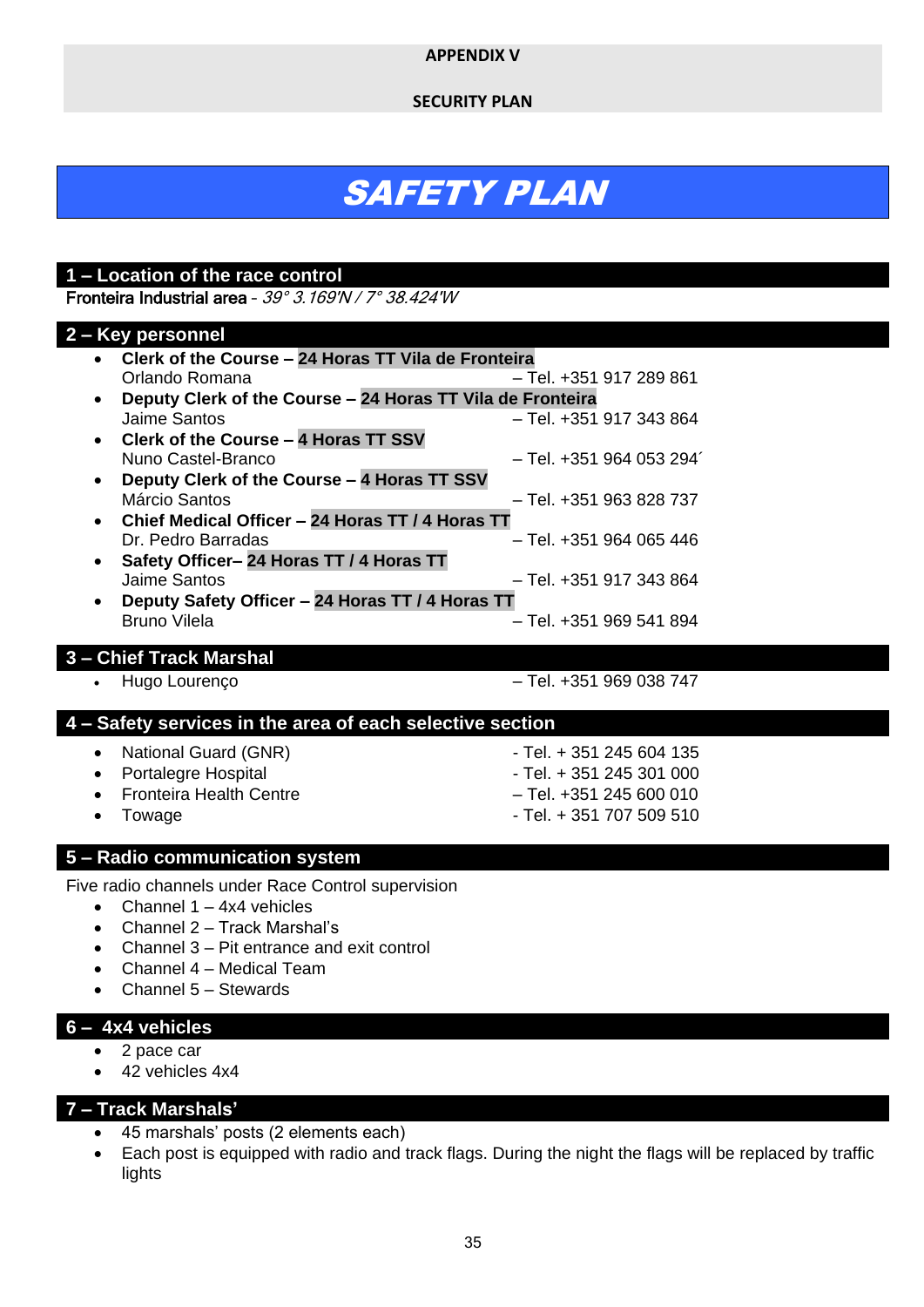#### **8 – Tows**

• 4 permanent tows for competitors with problems that cannot reach the pits on their own

# **9 – Crews safety**

All competition vehicles will compulsorily be equipped with a tracking system.

# **10 – Available safety equipment**

- 6 medical 4x4 cars (1 doctor; 1 paramedic each)
- 1 Medical tent nearby the secretariat (Fronteira industrial area)
- 1 Firefighting car in the refuelling area
- Firefighting house nearby on prevention and fully staffed
- Each team must compulsory have in their pit a fire extinguisher (minimum 6kg)
- 1 Safety car (1 medic; 1 paramedic and emergency aid intervention equipment)

# **11 – Rescue equipments**

# *Medical Vehicles*

- 4 wheel drive vehicles
- One Doctor and one Paramedic on board
- Fuel capacity for 400 Km
- Reserve of drinkable water for the Competitors
- Possibility to transport an injured person lying down
- 1 radio in permanent contact with the Race Control
- 1 mobile phone

# *Rescue Equipment of the Medical Vehicles*

- 1 resuscitation kit
- Intubations material;
- Urgent indictable;
- Diagnostic material;
- 1 survival mattress;

# *Medical Centre*

Similar equipment as the vehicles, and also:

- 1 tent
- supplementary medications and material
- 1 stretcher

# *Specialized Personnel*

- 1 Chief Doctor
- 1 Doctor qualified in reanimation
- 1 Paramedic

# **12 – Spectators safety**

- The organization will create several spectators' areas, for safety assistance of the event. Facilities will be place in those areas (WC, restaurants, etc.)
- The National Guard (GNR) will place 46 posts around the circuit to avoid traffic problems in Fronteira and the nearby roads. GNR will also be responsible for safety at spectators areas and paddock/pit
- A private security company will be responsible for the accesses control to the paddock, pits and other admission areas in more than 35 locations